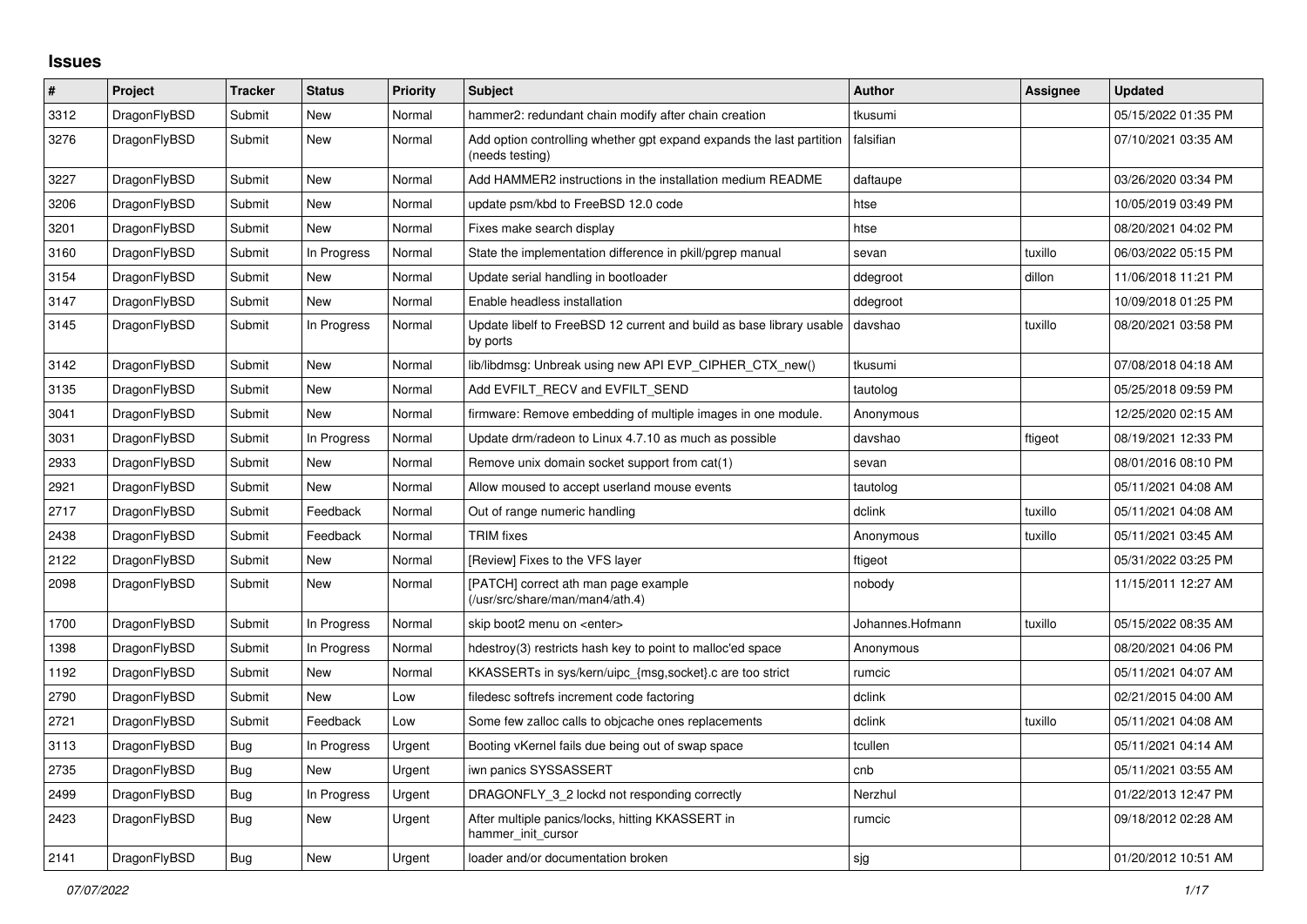| $\sharp$ | Project      | <b>Tracker</b> | <b>Status</b> | <b>Priority</b> | Subject                                                                                                                                                     | <b>Author</b>     | <b>Assignee</b> | <b>Updated</b>      |
|----------|--------------|----------------|---------------|-----------------|-------------------------------------------------------------------------------------------------------------------------------------------------------------|-------------------|-----------------|---------------------|
| 599      | DragonFlyBSD | Bug            | <b>New</b>    | Urgent          | 1.9.0 reproducable panic                                                                                                                                    | pavalos           |                 | 12/22/2010 01:08 AM |
| 3266     | DragonFlyBSD | <b>Bug</b>     | <b>New</b>    | High            | Filesystems broken due to "KKASSERT(count &<br>TOK COUNTMASK);"                                                                                             | tkusumi           |                 | 03/15/2021 01:21 PM |
| 3240     | DragonFlyBSD | Bug            | New           | High            | compile error because of openssl with /usr/dports/security/rhash for<br>mysql 8 install                                                                     | <b>UlasSAYGIN</b> |                 | 06/04/2020 08:05 AM |
| 3205     | DragonFlyBSD | Bug            | Feedback      | High            | Go compiler net test failing                                                                                                                                | t dfbsd           | tuxillo         | 05/10/2021 02:45 AM |
| 3194     | DragonFlyBSD | Bug            | New           | High            | Hammer kernel crash on mirror-stream of PFS after upgrade<br>(assertion "cursor->flags &<br>HAMMER_CURSOR_ITERATE_CHECK" failed in<br>hammer_btree_iterate) | Anonymous         |                 | 06/29/2019 01:32 PM |
| 3129     | DragonFlyBSD | Bug            | <b>New</b>    | High            | Kernel panic with 5.2.0 on A2SDi-4C-HLN4F                                                                                                                   | stateless         |                 | 04/24/2018 12:50 AM |
| 3124     | DragonFlyBSD | Bug            | New           | High            | DragonFlyBSD 5.0.2 with Hammer2 with UEFI install doesn't boot                                                                                              | wiesl             |                 | 06/18/2019 05:07 AM |
| 3111     | DragonFlyBSD | Bug            | In Progress   | High            | Mouse lags every second heavily under X11                                                                                                                   | mneumann          |                 | 12/12/2017 09:46 PM |
| 2930     | DragonFlyBSD | Bug            | New           | High            | 'objcache' causes panic during 'nfs_readdir'                                                                                                                | tofergus          |                 | 07/26/2016 01:09 PM |
| 2915     | DragonFlyBSD | Bug            | New           | High            | Hammer mirror-copy problem                                                                                                                                  | t dfbsd           |                 | 08/25/2016 05:28 AM |
| 2870     | DragonFlyBSD | Bug            | New           | High            | Broken text and icons when glamor acceleration is used                                                                                                      | 375gnu            | ftigeot         | 01/31/2016 12:13 AM |
| 2828     | DragonFlyBSD | Bug            | <b>New</b>    | High            | On AMD APUs and Bulldozer CPUs, the machdep.cpu_idle_hlt<br>sysctl should be 3 by default                                                                   | vadaszi           | vadaszi         | 05/11/2021 04:07 AM |
| 2825     | DragonFlyBSD | Bug            | New           | High            | 3x dhclient = hanging system (objcache exhausted)                                                                                                           | jaccovonb         | sepherosa       | 05/11/2021 03:55 AM |
| 2736     | DragonFlyBSD | Bug            | <b>New</b>    | High            | kernel panics on acpi_timer_probe function                                                                                                                  | cnb               |                 | 05/11/2021 03:55 AM |
| 2657     | DragonFlyBSD | Bug            | <b>New</b>    | High            | Needs acl to migrate our servers                                                                                                                            | ferney            |                 | 03/31/2014 11:37 AM |
| 2638     | DragonFlyBSD | Bug            | Feedback      | High            | Fix machdep.pmap_mmu_optimize                                                                                                                               | tuxillo           |                 | 05/11/2021 04:07 AM |
| 2547     | DragonFlyBSD | Bug            | New           | High            | crashed while doing a dry run of pkg_rolling-replace                                                                                                        | phma              |                 | 04/18/2013 10:40 PM |
| 2495     | DragonFlyBSD | Bug            | <b>New</b>    | High            | DFBSD v3.3.0.960.g553fe7 - ocnt != 0" failed in<br>prop_object_release                                                                                      | tuxillo           |                 | 05/31/2022 04:08 PM |
| 2421     | DragonFlyBSD | Bug            | New           | High            | Kernel panic: vm_fault: page 0xc0f70000 not busy!                                                                                                           | lentferj          |                 | 10/03/2012 08:16 AM |
| 2396     | DragonFlyBSD | <b>Bug</b>     | Feedback      | High            | Latest 3.1 development version core dumps while destroying master<br><b>PFS</b>                                                                             | sgeorge           |                 | 01/23/2013 04:10 PM |
| 2347     | DragonFlyBSD | <b>Bug</b>     | Feedback      | High            | Hammer PFSes destroy does not give back full space allocated to<br><b>PFS</b>                                                                               | sgeorge           |                 | 07/19/2012 01:11 AM |
| 2296     | DragonFlyBSD | Bug            | In Progress   | High            | panic: assertion "m->wire_count > 0" failed                                                                                                                 | thomas.nikolajsen |                 | 08/30/2012 06:09 AM |
| 2140     | DragonFlyBSD | <b>Bug</b>     | <b>New</b>    | High            | hammer_io_delallocate panic with 'duplicate entry' message                                                                                                  | ttw               |                 | 10/07/2011 12:22 PM |
| 2117     | DragonFlyBSD | Bug            | <b>New</b>    | High            | ACPI and/or bce(4) problem with 2.11.0.673.g0d557 on HP DL380<br>G6                                                                                         | pauska            |                 | 08/22/2011 10:15 AM |
| 2071     | DragonFlyBSD | <b>Bug</b>     | New           | High            | Panic on assertion: (int)(flg->seq - seq) > 0 in hammer_flusher_flush<br>after inode error                                                                  | vsrinivas         |                 | 06/12/2011 07:59 AM |
| 1920     | DragonFlyBSD | Bug            | New           | High            | system hangs                                                                                                                                                | zhtw              |                 | 11/22/2010 08:59 AM |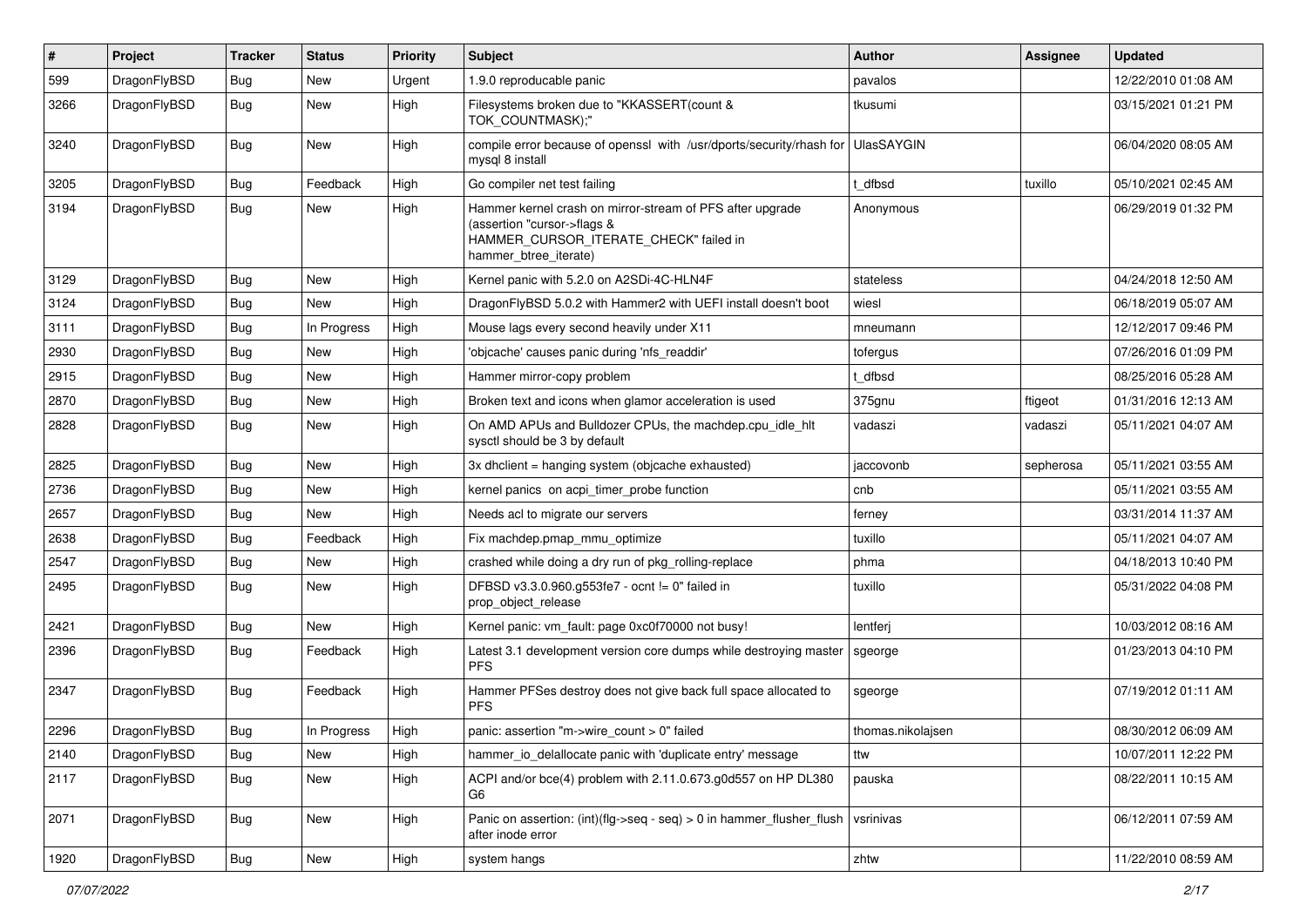| $\vert$ # | Project      | <b>Tracker</b> | <b>Status</b> | <b>Priority</b> | Subject                                                                                                   | <b>Author</b>   | <b>Assignee</b> | <b>Updated</b>      |
|-----------|--------------|----------------|---------------|-----------------|-----------------------------------------------------------------------------------------------------------|-----------------|-----------------|---------------------|
| 1831      | DragonFlyBSD | Bug            | Feedback      | High            | HAMMER "malloc limit exceeded" panic                                                                      | eocallaghan     | dillon          | 06/04/2022 04:38 AM |
| 1198      | DragonFlyBSD | Bug            | <b>New</b>    | High            | DDB loops panic in db_read_bytes                                                                          | corecode        | tuxillo         | 05/11/2021 03:51 AM |
| 1185      | DragonFlyBSD | <b>Bug</b>     | New           | High            | need a tool to merge changes into /etc                                                                    | wa1ter          |                 | 02/18/2014 06:02 AM |
| 884       | DragonFlyBSD | Bug            | In Progress   | High            | Performance/memory problems under filesystem IO load                                                      | hasso           |                 | 05/11/2021 03:50 AM |
| 3319      | DragonFlyBSD | <b>Bug</b>     | <b>New</b>    | Normal          | setproctitle() calls can change effect of later setproctitle() calls                                      | tonyc           |                 | 06/29/2022 06:10 PM |
| 3318      | DragonFlyBSD | <b>Bug</b>     | In Progress   | Normal          | Segmenation fault when a process resumed with checkpt exits                                               | zabolekar       | tuxillo         | 06/18/2022 08:24 AM |
| 3317      | DragonFlyBSD | Bug            | In Progress   | Normal          | Network vtnet0 not working on Hetzner cloud                                                               | mneumann        |                 | 06/18/2022 03:55 AM |
| 3316      | DragonFlyBSD | Bug            | New           | Normal          | hammer2_dirent_create() allows creating >1 dirents with the same<br>name                                  | tkusumi         |                 | 06/05/2022 12:35 PM |
| 3314      | DragonFlyBSD | <b>Bug</b>     | New           | Normal          | Bring virtio_console(4) from FreeBSD                                                                      | tuxillo         | tuxillo         | 05/29/2022 08:24 AM |
| 3313      | DragonFlyBSD | Bug            | <b>New</b>    | Normal          | Can't boot from my live USB at all. The kernel loading process<br>hangs.                                  | rempas          |                 | 06/03/2022 12:16 AM |
| 3310      | DragonFlyBSD | <b>Bug</b>     | In Progress   | Normal          | NVMM+QEMU fail to boot with UEFI: Mem Assist Failed<br>[gpa=0xfffffff0]                                   | liweitianux     |                 | 01/11/2022 03:22 PM |
| 3302      | DragonFlyBSD | Bug            | <b>New</b>    | Normal          | Will not boot on System76 Lemur Pro (lemp10)                                                              | piecuch         |                 | 11/03/2021 10:21 AM |
| 3301      | DragonFlyBSD | Bug            | New           | Normal          | Gkrellm from the packages is not showing logged in users in main<br>window, logged in users always $== 0$ | adrian          |                 | 01/08/2022 04:24 AM |
| 3300      | DragonFlyBSD | Bug            | <b>New</b>    | Normal          | Running Xvnc from TigerVNC package through the INETD daemon<br>in TCP WAIT mode fails hard                | adrian          |                 | 01/08/2022 04:25 AM |
| 3299      | DragonFlyBSD | Bug            | In Progress   | Normal          | DragonFlyBSD reports utterly wrong uptime (most of the time, right<br>after booting in)                   | adrian          |                 | 11/11/2021 01:43 PM |
| 3298      | DragonFlyBSD | <b>Bug</b>     | <b>New</b>    | Normal          | Running "w" and having logged in via XDM through VNC, "w" prints<br>an extra error message                | piecuch         |                 | 10/25/2021 09:16 AM |
| 3295      | DragonFlyBSD | Bug            | In Progress   | Normal          | Adapt devel/libvirt for nvmm                                                                              | tuxillo         | tuxillo         | 11/03/2021 04:56 PM |
| 3284      | DragonFlyBSD | <b>Bug</b>     | New           | Normal          | Wrong towlower() result for U+038A                                                                        | bhaible         |                 | 07/10/2021 03:34 AM |
| 3283      | DragonFlyBSD | Bug            | <b>New</b>    | Normal          | mknodat() cannot create FIFOs                                                                             | bhaible         |                 | 07/10/2021 03:34 AM |
| 3282      | DragonFlyBSD | <b>Bug</b>     | <b>New</b>    | Normal          | unexpected errno value from fopen()                                                                       | bhaible         |                 | 07/10/2021 03:34 AM |
| 3281      | DragonFlyBSD | <b>Bug</b>     | New           | Normal          | Crash after leaving unattended for a while                                                                | bhaible         |                 | 07/10/2021 03:32 AM |
| 3280      | DragonFlyBSD | <b>Bug</b>     | <b>New</b>    | Normal          | KMS console and i915(4) not working in 6.0                                                                | cmusser         |                 | 07/10/2021 03:35 AM |
| 3278      | DragonFlyBSD | <b>Bug</b>     | <b>New</b>    | Normal          | Second screen image is distorted                                                                          | arcade@b1t.name |                 | 07/10/2021 03:36 AM |
| 3269      | DragonFlyBSD | <b>Bug</b>     | In Progress   | Normal          | Is double-buffer'd buf still required by HAMMER2?                                                         | tkusumi         |                 | 05/12/2021 04:09 PM |
| 3252      | DragonFlyBSD | <b>Bug</b>     | New           | Normal          | tcsetattr/tcgetattr set errno incorrectly on non-TTY                                                      | tonyc           |                 | 10/26/2020 09:34 PM |
| 3249      | DragonFlyBSD | Bug            | New           | Normal          | HAMMER2 fsync(2) not working properly                                                                     | tkusumi         |                 | 09/21/2020 07:07 AM |
| 3247      | DragonFlyBSD | <b>Bug</b>     | New           | Normal          | Kernel panic doing nothing much                                                                           | phma            |                 | 09/12/2020 11:40 PM |
| 3246      | DragonFlyBSD | <b>Bug</b>     | New           | Normal          | HAMMER2 unable to handle ENOSPC properly                                                                  | tkusumi         |                 | 09/04/2020 11:11 AM |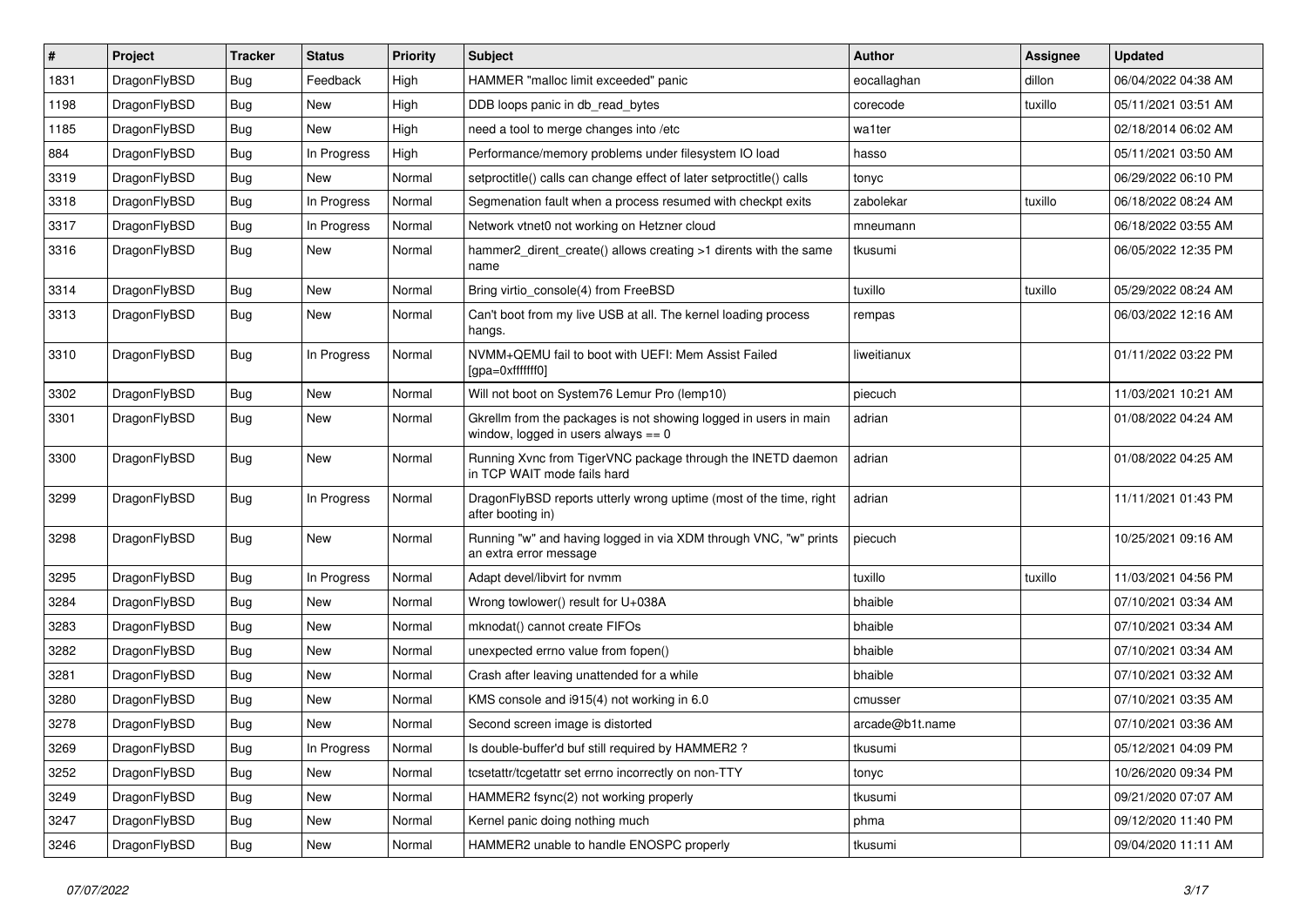| $\vert$ # | <b>Project</b> | <b>Tracker</b> | <b>Status</b> | <b>Priority</b> | <b>Subject</b>                                                                                                     | Author            | Assignee | <b>Updated</b>      |
|-----------|----------------|----------------|---------------|-----------------|--------------------------------------------------------------------------------------------------------------------|-------------------|----------|---------------------|
| 3245      | DragonFlyBSD   | <b>Bug</b>     | New           | Normal          | panic: free: guard1x fail, i915 load from loader.conf                                                              | polachok          |          | 08/21/2020 10:36 AM |
| 3243      | DragonFlyBSD   | Bug            | New           | Normal          | SMART status not reported properly for SSD disks                                                                   | daftaupe          |          | 09/09/2020 11:03 PM |
| 3239      | DragonFlyBSD   | <b>Bug</b>     | New           | Normal          | unable to SIGKILL glitched emacs                                                                                   | piecuch           |          | 05/26/2020 03:30 AM |
| 3238      | DragonFlyBSD   | <b>Bug</b>     | New           | Normal          | race conditions when printing from vkernel console                                                                 | piecuch           |          | 05/19/2020 02:50 PM |
| 3235      | DragonFlyBSD   | <b>Bug</b>     | New           | Normal          | Kernel panic in devfs_vnops.c                                                                                      | mneumann          |          | 04/28/2020 07:00 AM |
| 3231      | DragonFlyBSD   | Bug            | New           | Normal          | wifi drops on 5.8                                                                                                  | tse               |          | 04/06/2020 05:08 AM |
| 3226      | DragonFlyBSD   | <b>Bug</b>     | New           | Normal          | Xorg freezes in vm: thread stuck in "objtrm1"                                                                      | peeter            |          | 04/08/2020 02:10 AM |
| 3225      | DragonFlyBSD   | <b>Bug</b>     | New           | Normal          | nfsd freeze when using gemu                                                                                        | tse               |          | 03/17/2020 11:52 AM |
| 3224      | DragonFlyBSD   | <b>Bug</b>     | New           | Normal          | Kernel panic when trying to ping6                                                                                  | zhtw              |          | 03/08/2020 08:55 AM |
| 3222      | DragonFlyBSD   | <b>Bug</b>     | New           | Normal          | gcc - undefined reference to '__atomic_load' (missing libatomic?)                                                  | mneumann          |          | 02/08/2020 02:45 AM |
| 3219      | DragonFlyBSD   | <b>Bug</b>     | New           | Normal          | x11/xorg port can not be build                                                                                     | <b>UlasSAYGIN</b> |          | 03/31/2020 08:57 AM |
| 3218      | DragonFlyBSD   | Bug            | New           | Normal          | Kernel panics are not sent to comconsole when booted over EFI                                                      | mqudsi            |          | 12/02/2019 08:52 PM |
| 3217      | DragonFlyBSD   | <b>Bug</b>     | New           | Normal          | rescue tools: make install fails if rescue folder doesn't exist                                                    | t dfbsd           |          | 11/27/2019 08:16 PM |
| 3215      | DragonFlyBSD   | <b>Bug</b>     | New           | Normal          | Hang in tcdrain(3) after write(3)                                                                                  | noloader          |          | 11/25/2019 03:08 PM |
| 3209      | DragonFlyBSD   | <b>Bug</b>     | New           | Normal          | svc has some minor bugs                                                                                            | arcade@b1t.name   |          | 10/24/2019 09:08 AM |
| 3208      | DragonFlyBSD   | Bug            | New           | Normal          | Crash related to nfsd                                                                                              | tse               |          | 06/11/2020 05:52 AM |
| 3199      | DragonFlyBSD   | <b>Bug</b>     | New           | Normal          | PFS label not found panic                                                                                          | tse               |          | 08/21/2019 03:51 AM |
| 3197      | DragonFlyBSD   | Bug            | New           | Normal          | DragonFly upgrades                                                                                                 | tse               |          | 04/18/2020 04:18 PM |
| 3196      | DragonFlyBSD   | <b>Bug</b>     | New           | Normal          | test issue after redmine upgrade (2)                                                                               | tuxillo           |          | 07/05/2019 04:33 AM |
| 3189      | DragonFlyBSD   | <b>Bug</b>     | New           | Normal          | Allow DragonFly Mail Agent to accept an alternate config via<br>command line switch                                | iang              |          | 08/16/2021 12:42 AM |
| 3184      | DragonFlyBSD   | <b>Bug</b>     | <b>New</b>    | Normal          | tsleep(9) return value when PCATCH specified                                                                       | tkusumi           |          | 04/03/2019 06:49 AM |
| 3170      | DragonFlyBSD   | Bug            | New           | Normal          | repeatable nfsd crash                                                                                              | tse               |          | 06/11/2020 05:52 AM |
| 3165      | DragonFlyBSD   | <b>Bug</b>     | <b>New</b>    | Normal          | Looping at boot time                                                                                               | gop               |          | 12/28/2018 01:04 PM |
| 3157      | DragonFlyBSD   | <b>Bug</b>     | <b>New</b>    | Normal          | TP-Link UE300 not working in 5.2-RELEASE                                                                           | tuxillo           |          | 11/15/2018 02:08 PM |
| 3152      | DragonFlyBSD   | <b>Bug</b>     | Feedback      | Normal          | Console's size in ttyv0 and single user mode is sticking to 80x25,<br>while ttyv1 can make use of the whole screen | overtime          |          | 02/24/2019 01:08 AM |
| 3143      | DragonFlyBSD   | <b>Bug</b>     | New           | Normal          | assertion "0" failed in hammer2 inode xop chain sync                                                               | cbin              |          | 07/18/2018 12:50 PM |
| 3141      | DragonFlyBSD   | <b>Bug</b>     | New           | Normal          | dhclient blocks boot process                                                                                       | rowo              |          | 12/16/2018 11:01 AM |
| 3139      | DragonFlyBSD   | <b>Bug</b>     | <b>New</b>    | Normal          | USB Mouse Does Not Work in DragonflyBSD guest on VirtualBox                                                        | chiguy1256        |          | 06/24/2018 10:14 PM |
| 3134      | DragonFlyBSD   | <b>Bug</b>     | New           | Normal          | RFC 3021 (/31 networks) appear to be unsupported                                                                   | jailbird          |          | 05/16/2018 11:03 PM |
| 3120      | DragonFlyBSD   | <b>Bug</b>     | <b>New</b>    | Normal          | Intel AC 8260 firmware does not load                                                                               | Vintodrimmer      |          | 08/28/2018 03:30 AM |
| 3117      | DragonFlyBSD   | Bug            | <b>New</b>    | Normal          | Problem with colours if "intel" video-driver used                                                                  | dpostolov         |          | 01/07/2018 11:35 PM |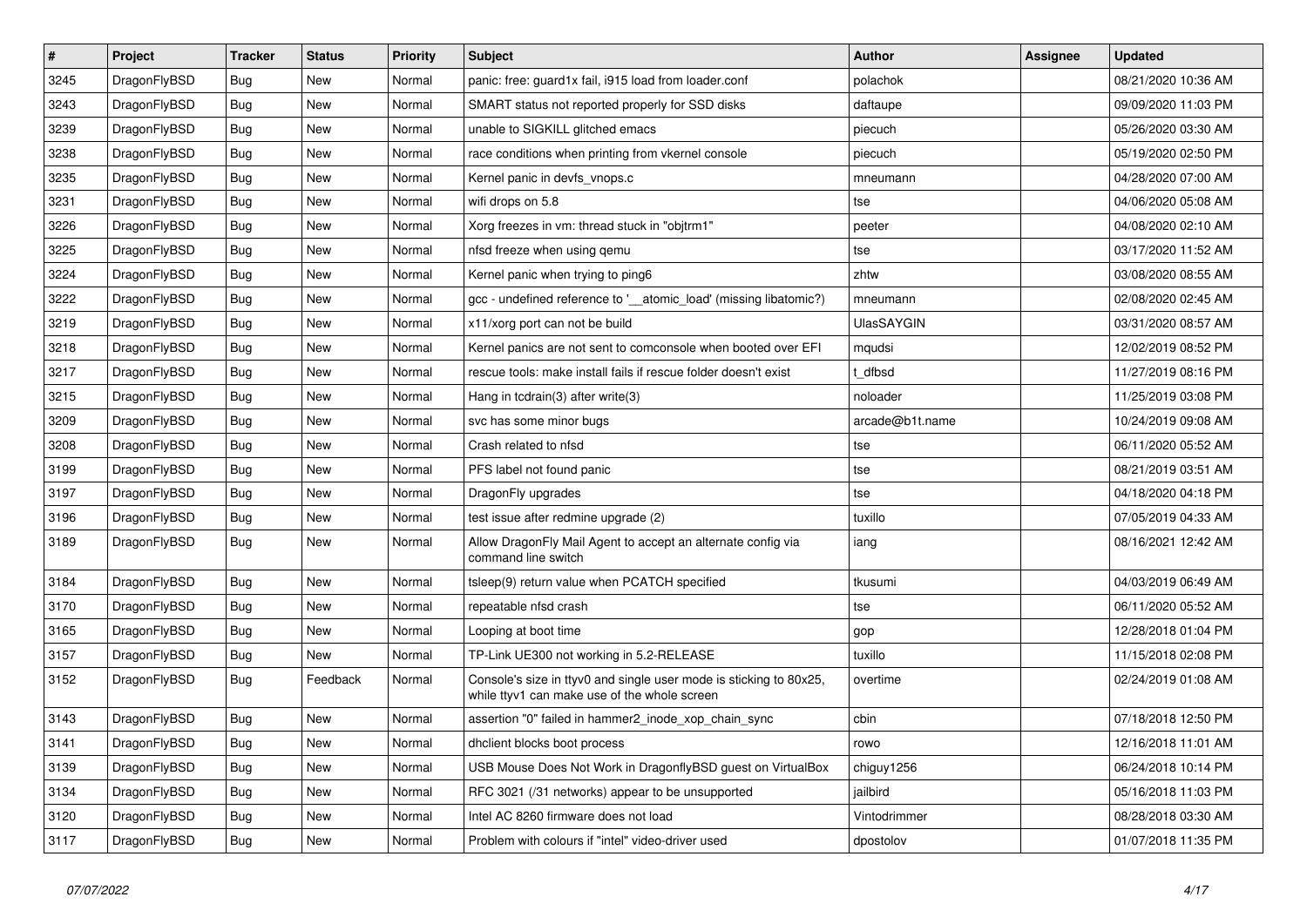| $\sharp$ | Project      | <b>Tracker</b> | <b>Status</b> | <b>Priority</b> | <b>Subject</b>                                                                                            | <b>Author</b>          | Assignee | Updated             |
|----------|--------------|----------------|---------------|-----------------|-----------------------------------------------------------------------------------------------------------|------------------------|----------|---------------------|
| 3116     | DragonFlyBSD | Bug            | <b>New</b>    | Normal          | da0 detects on very big volume if to remove usb install stick and<br>reboot on Intel NUC5PPYH             | dpostolov              |          | 01/07/2018 09:40 PM |
| 3110     | DragonFlyBSD | <b>Bug</b>     | <b>New</b>    | Normal          | crash with ipfw3 under load                                                                               | bnegre82               |          | 12/09/2017 06:22 AM |
| 3089     | DragonFlyBSD | Bug            | In Progress   | Normal          | vtnet(4) - disable TCP checksum offload by default                                                        | jlane                  | vadaszi  | 05/11/2021 04:14 AM |
| 3076     | DragonFlyBSD | Bug            | <b>New</b>    | Normal          | sys/dev/netif/ig_hal/e1000_ich8lan.c:1594: sanity checking mixup?                                         | dcb                    |          | 10/11/2017 01:58 AM |
| 3052     | DragonFlyBSD | <b>Bug</b>     | <b>New</b>    | Normal          | panic DragonFly v4.8.1-RELEASE by mounting a malformed NTFS<br>image [64.000]                             | open.source@ribose.com |          | 08/14/2017 03:22 AM |
| 3051     | DragonFlyBSD | Bug            | New           | Normal          | panic DragonFly v4.8.1-RELEASE by mounting a malformed NTFS<br>image [12.000]                             | open.source@ribose.com |          | 08/14/2017 03:20 AM |
| 3049     | DragonFlyBSD | Bug            | <b>New</b>    | Normal          | panic DragonFly v4.8.1-RELEASE by mounting a malformed<br>msdosfs image [12.128]                          | open.source@ribose.com |          | 08/14/2017 02:53 AM |
| 3047     | DragonFlyBSD | <b>Bug</b>     | <b>New</b>    | Normal          | <b>HAMMER</b> critical write error                                                                        | samuel                 |          | 06/19/2019 09:50 AM |
| 3036     | DragonFlyBSD | Bug            | <b>New</b>    | Normal          | panic in icmp_redirect_start() ASSERT_IN_NETISR(0)                                                        | tautolog               |          | 05/11/2017 07:27 PM |
| 3035     | DragonFlyBSD | <b>Bug</b>     | <b>New</b>    | Normal          | panic: assertion "cpu $>= 0$ && cpu < ncpus" failed in netisr cpuport<br>at /usr/src/sys/net/netisr2.h:87 | masu                   |          | 05/11/2017 01:24 AM |
| 3029     | DragonFlyBSD | Bug            | <b>New</b>    | Normal          | Running DflyBSD 4.8 on FreeBSD bhyve as a guest                                                           | iron                   |          | 05/13/2022 04:33 AM |
| 3028     | DragonFlyBSD | Bug            | In Progress   | Normal          | installer: confusion of set/get disk encryption passphrase dialogs                                        | liweitianux            | tuxillo  | 06/03/2022 05:13 PM |
| 3025     | DragonFlyBSD | Bug            | <b>New</b>    | Normal          | sys/dev/powermng/powernow/powernow.c:284: bad comparison?                                                 | dcb                    |          | 09/23/2017 07:45 AM |
| 3022     | DragonFlyBSD | Bug            | <b>New</b>    | Normal          | sys/dev/netif/ath/ath/if ath.c:2142: strange bitmask?                                                     | dcb                    |          | 04/11/2017 11:49 AM |
| 3021     | DragonFlyBSD | Bug            | In Progress   | Normal          | sys/dev/drm/i915/i915_gem_stolen.c:115]: (error) Signed integer<br>overflow for expression '65535<<20'    | dcb                    |          | 04/11/2017 12:46 PM |
| 3018     | DragonFlyBSD | Bug            | <b>New</b>    | Normal          | sys/bus/u4b/wlan/if run.c:5464]: (style) Redundant condition                                              | dcb                    |          | 04/11/2017 11:26 AM |
| 3011     | DragonFlyBSD | Bug            | In Progress   | Normal          | dragonfly/sys/dev/netif/re/re.c: suspicious code?                                                         | dcb                    |          | 07/29/2017 01:26 AM |
| 3006     | DragonFlyBSD | Bug            | <b>New</b>    | Normal          | boot0cfg: panic in kern_udev.c in function _udev_dict_set_cstr when<br>installing in VirtualBox           | MichiGreat             |          | 04/01/2017 02:22 PM |
| 2994     | DragonFlyBSD | <b>Bug</b>     | <b>New</b>    | Normal          | Intermittent boot hangs after git: hammer - HAMMER Version 7                                              | davshao                |          | 03/30/2017 02:06 PM |
| 2972     | DragonFlyBSD | Bug            | <b>New</b>    | Normal          | ipfw3 "deny to me" does not work correctly                                                                | mneumann               |          | 12/27/2016 12:11 PM |
| 2970     | DragonFlyBSD | <b>Bug</b>     | <b>New</b>    | Normal          | kernel 4.7: "Is -I" causes panic on UDF filesystem: "bgetvp -<br>overlapping buffer"                      | peeter                 |          | 12/21/2016 02:46 AM |
| 2958     | DragonFlyBSD | Bug            | Feedback      | Normal          | Hammer FS dies during pruning after massive write load                                                    | neilb                  |          | 10/11/2016 04:20 AM |
| 2957     | DragonFlyBSD | <b>Bug</b>     | Feedback      | Normal          | swapoff -a followed by swapon -a doesn't give your swap back                                              | neilb                  |          | 10/09/2016 04:17 AM |
| 2936     | DragonFlyBSD | <b>Bug</b>     | <b>New</b>    | Normal          | loader.efi crashes while loading kernel                                                                   | spaceille              |          | 08/20/2016 06:17 AM |
| 2924     | DragonFlyBSD | <b>Bug</b>     | New           | Normal          | cat -v fails to tag characters in extended table with M- prefix with<br>some locales                      | sevan                  |          | 07/11/2016 07:18 AM |
| 2917     | DragonFlyBSD | Bug            | <b>New</b>    | Normal          | da8: reading primary partition table: error accessing offset<br>000000000000 for 512                      | liweitianux            |          | 05/11/2021 08:43 PM |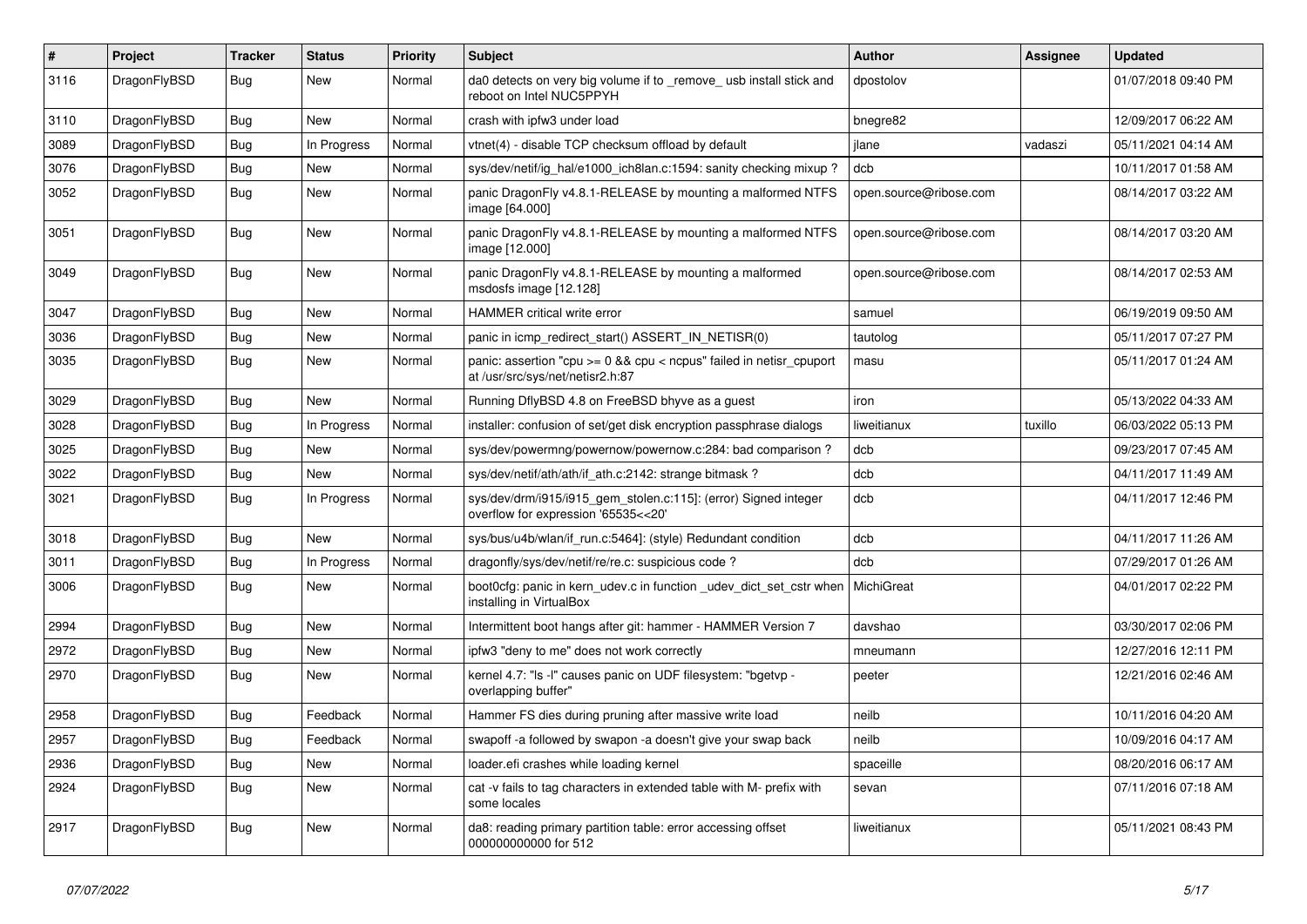| $\vert$ # | Project      | <b>Tracker</b> | <b>Status</b> | <b>Priority</b> | Subject                                                                                                                                                  | Author           | Assignee | <b>Updated</b>      |
|-----------|--------------|----------------|---------------|-----------------|----------------------------------------------------------------------------------------------------------------------------------------------------------|------------------|----------|---------------------|
| 2898      | DragonFlyBSD | Bug            | <b>New</b>    | Normal          | <b>HAMMER</b> panic                                                                                                                                      | pavalos          |          | 11/03/2018 07:05 AM |
| 2892      | DragonFlyBSD | Bug            | New           | Normal          | swap_pager:indefinite wait bufferf error                                                                                                                 | <b>Ihmwzy</b>    |          | 02/21/2016 10:32 PM |
| 2891      | DragonFlyBSD | Bug            | New           | Normal          | Kernel panic in IEEE802.11 related code                                                                                                                  | shamaz           |          | 05/29/2016 05:49 PM |
| 2890      | DragonFlyBSD | <b>Bug</b>     | New           | Normal          | not able to boot usb installer on Toshiba Chromebook 2                                                                                                   | johnnywhishbone  |          | 02/22/2016 03:42 AM |
| 2886      | DragonFlyBSD | Bug            | <b>New</b>    | Normal          | dragonfly mail agent: sending a testmail causes high system load                                                                                         | worf             |          | 02/05/2016 05:53 AM |
| 2881      | DragonFlyBSD | Bug            | New           | Normal          | Pulseaudio hangs/resets system when starting X11                                                                                                         | mneumann         |          | 01/09/2016 03:08 AM |
| 2874      | DragonFlyBSD | Bug            | <b>New</b>    | Normal          | make world DESTDIR=/emptydir fails                                                                                                                       | pascii           |          | 12/25/2015 07:04 AM |
| 2863      | DragonFlyBSD | Bug            | New           | Normal          | HAMMER synch tid is zero                                                                                                                                 | shamaz           |          | 12/12/2015 11:24 PM |
| 2857      | DragonFlyBSD | <b>Bug</b>     | New           | Normal          | hammer stalls via bitcoin-qt                                                                                                                             | tkusumi          |          | 11/30/2015 06:52 AM |
| 2852      | DragonFlyBSD | Bug            | <b>New</b>    | Normal          | Hammer File System - hangs on undo during system boot / mount -<br>will not recover on DragonFlyBSD newer than 3.6.0                                     | abale            |          | 05/11/2021 04:07 AM |
| 2840      | DragonFlyBSD | <b>Bug</b>     | <b>New</b>    | Normal          | wrong voltage is reported                                                                                                                                | yellowrabbit2010 |          | 09/11/2015 06:09 PM |
| 2835      | DragonFlyBSD | Bug            | <b>New</b>    | Normal          | /usr/include/c++/5.0/bits/c++locale.h likes<br>POSIX C_SOURCE>=200809                                                                                    | davshao          |          | 11/18/2015 03:40 AM |
| 2822      | DragonFlyBSD | Bug            | <b>New</b>    | Normal          | USB 3.0 stick throws "reading primary partition table: error<br>accessing offset 000[] for 152" error, while the stick works on any<br>other OS I tested | revuwa           | profmakx | 06/29/2015 05:56 AM |
| 2820      | DragonFlyBSD | Bug            | New           | Normal          | TP-Link USB Wi-Fi adapter cannot be reattached to the system                                                                                             | shamaz           |          | 05/22/2015 09:45 PM |
| 2819      | DragonFlyBSD | Bug            | In Progress   | Normal          | Random micro system freezes after a week of uptime                                                                                                       | ftigeot          | dillon   | 08/16/2015 08:46 PM |
| 2816      | DragonFlyBSD | Bug            | <b>New</b>    | Normal          | A multitasking process being debugged can get stuck                                                                                                      | phma             |          | 05/19/2015 03:57 AM |
| 2812      | DragonFlyBSD | Bug            | New           | Normal          | Panic on Intel DE3815TYKHE                                                                                                                               | tmorp            |          | 05/14/2015 03:14 PM |
| 2809      | DragonFlyBSD | <b>Bug</b>     | New           | Normal          | hammer mirror-stream                                                                                                                                     | masu             |          | 04/10/2015 12:33 AM |
| 2808      | DragonFlyBSD | Bug            | <b>New</b>    | Normal          | X freeze by switching between X and VT - results in black screen                                                                                         | lukesky333       |          | 05/11/2021 03:55 AM |
| 2806      | DragonFlyBSD | Bug            | New           | Normal          | failed to configure a link-local address on ath $0$ (errno = 22)                                                                                         | Chingyuan        |          | 05/25/2021 01:00 AM |
| 2803      | DragonFlyBSD | Bug            | New           | Normal          | HAMMER: Warning: UNDO area too small!                                                                                                                    | ftigeot          |          | 03/11/2015 03:42 PM |
| 2802      | DragonFlyBSD | Bug            | New           | Normal          | USB Wifi urtwn0 crash from cd boot                                                                                                                       | opvalues         |          | 03/10/2015 01:07 AM |
| 2799      | DragonFlyBSD | Bug            | New           | Normal          | Fatal trap 12 caused by moused(8) -p/dev/cual0                                                                                                           | opvalues         |          | 03/04/2015 11:01 PM |
| 2788      | DragonFlyBSD | Bug            | New           | Normal          | ioctl GSLICEINFO: Not working for vnode slice                                                                                                            | mneumann         |          | 02/12/2015 07:49 AM |
| 2746      | DragonFlyBSD | Bug            | New           | Normal          | some fraction of xterms started from the xmonad window manager<br>get killed with SIGALRM                                                                | isenmann         | profmakx | 12/28/2014 02:51 AM |
| 2738      | DragonFlyBSD | <b>Bug</b>     | New           | Normal          | Hammer: Strange behavior when trying to recover old version of<br>moved file                                                                             | roland           |          | 11/20/2014 08:02 AM |
| 2731      | DragonFlyBSD | <b>Bug</b>     | In Progress   | Normal          | Screen full of random colors when starting Xorg with Intel Haswell<br>HD Graphics P4600                                                                  | jkatzmaier       |          | 11/12/2014 04:08 PM |
| 2712      | DragonFlyBSD | <b>Bug</b>     | New           | Normal          | connect(2) returns EINVAL when retrying after ECONNREFUSED                                                                                               | jorisgio         |          | 08/14/2014 05:31 PM |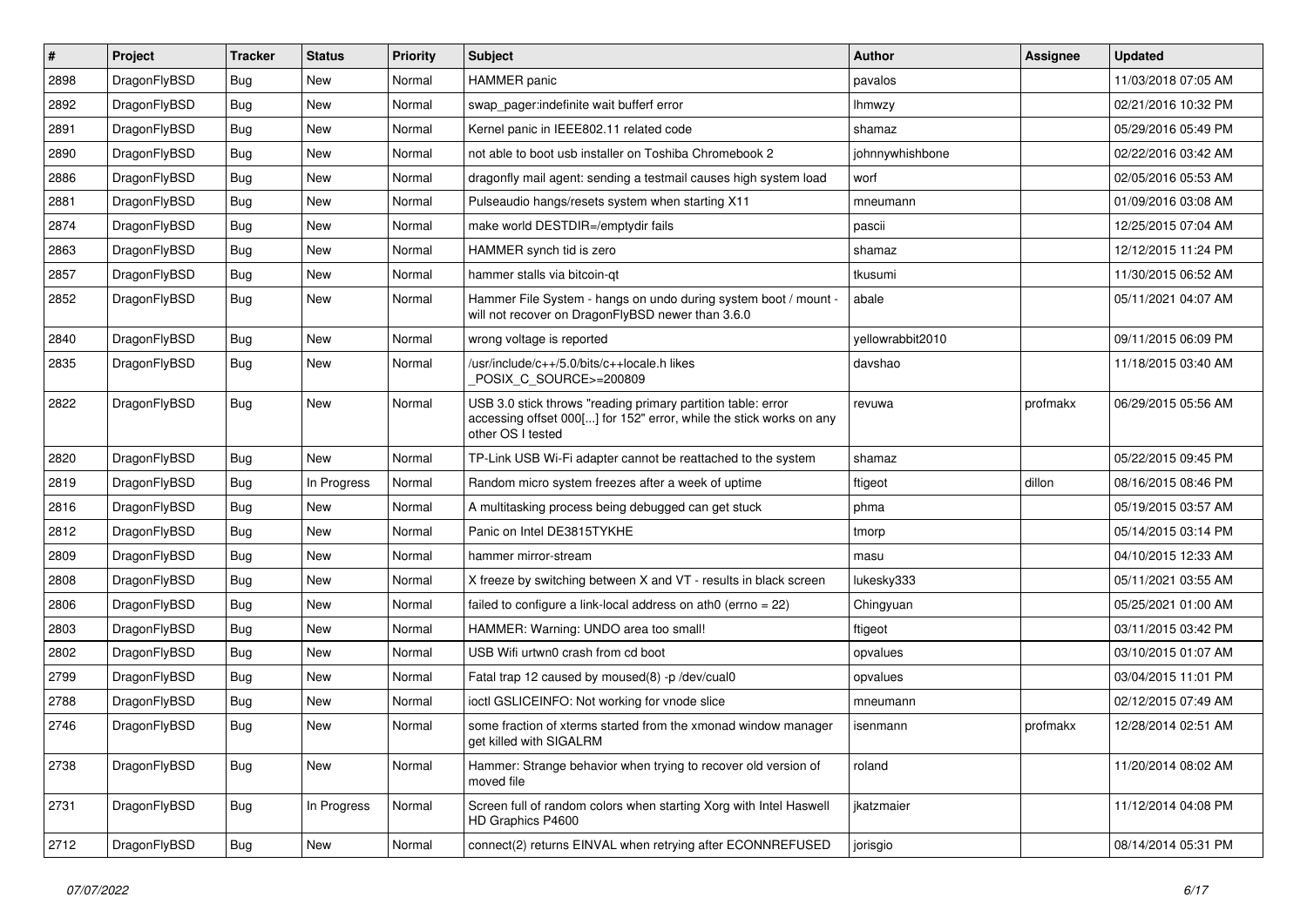| $\sharp$ | Project      | <b>Tracker</b> | <b>Status</b> | <b>Priority</b> | Subject                                                                                                    | <b>Author</b>     | Assignee  | <b>Updated</b>      |
|----------|--------------|----------------|---------------|-----------------|------------------------------------------------------------------------------------------------------------|-------------------|-----------|---------------------|
| 2708     | DragonFlyBSD | Bug            | New           | Normal          | unable to send TCP nor UDP on age(4) interface                                                             | dermiste          |           | 05/11/2021 03:54 AM |
| 2688     | DragonFlyBSD | Bug            | New           | Normal          | 67613368bdda7 Fix wrong checks for U4B presence Asrock Z77M<br>difficulty detecting USB keyboard           | davshao           |           | 06/28/2014 07:08 PM |
| 2687     | DragonFlyBSD | Bug            | <b>New</b>    | Normal          | natacontrol software RAID in installer                                                                     | csmelosky         |           | 06/22/2014 12:03 PM |
| 2674     | DragonFlyBSD | Bug            | <b>New</b>    | Normal          | <b>GPT Support</b>                                                                                         | ftigeot           |           | 12/28/2015 02:54 PM |
| 2652     | DragonFlyBSD | Bug            | New           | Normal          | 189a0ff3761b47  ix: Implement MSI-X support locks up Lenovo<br>S <sub>10</sub> Intel Atom n <sub>270</sub> | davshao           |           | 05/14/2014 01:55 AM |
| 2647     | DragonFlyBSD | Bug            | <b>New</b>    | Normal          | HAMMER panic on 3.6.0                                                                                      | tuxillo           |           | 05/11/2021 03:54 AM |
| 2645     | DragonFlyBSD | <b>Bug</b>     | <b>New</b>    | Normal          | panic with dsched fq and ioprio                                                                            | jyoung15          |           | 02/20/2014 07:29 AM |
| 2644     | DragonFlyBSD | <b>Bug</b>     | Feedback      | Normal          | 3.6.0-REL trap 9 on boot                                                                                   | memmerto          |           | 11/27/2021 08:08 AM |
| 2641     | DragonFlyBSD | <b>Bug</b>     | New           | Normal          | Panic when loading natapci as module                                                                       | tuxillo           |           | 05/11/2021 03:54 AM |
| 2630     | DragonFlyBSD | <b>Bug</b>     | <b>New</b>    | Normal          | Bring in latest iconv fixes from FreeBSD10 as well as csmapper<br>updates                                  | tuxillo           |           | 05/11/2021 03:54 AM |
| 2629     | DragonFlyBSD | <b>Bug</b>     | New           | Normal          | Replace gcc44 with llvm34, clang34, and libc++                                                             | tuxillo           |           | 06/02/2014 02:30 PM |
| 2626     | DragonFlyBSD | <b>Bug</b>     | New           | Normal          | iwn driver drops with error: "firmware error 'iwn_intr: fatal firmware<br>error"                           | rodyaj            |           | 01/09/2014 05:50 AM |
| 2622     | DragonFlyBSD | <b>Bug</b>     | <b>New</b>    | Normal          | VAIO FIT15E fn keys support                                                                                | nonsolosoft       |           | 12/31/2013 01:31 AM |
| 2621     | DragonFlyBSD | <b>Bug</b>     | New           | Normal          | core dump using cdrom                                                                                      | nonsolosoft       |           | 12/27/2013 12:43 AM |
| 2620     | DragonFlyBSD | <b>Bug</b>     | <b>New</b>    | Normal          | moused problem                                                                                             | FilippoMo         |           | 12/20/2013 10:32 AM |
| 2619     | DragonFlyBSD | <b>Bug</b>     | New           | Normal          | DragonFly 3.6 can't be installed on a 6TB volume                                                           | ftigeot           |           | 02/23/2014 11:55 PM |
| 2618     | DragonFlyBSD | <b>Bug</b>     | <b>New</b>    | Normal          | mouse problem on RELEASE-3_6_0                                                                             | FilippoMo         |           | 12/20/2013 03:26 AM |
| 2617     | DragonFlyBSD | <b>Bug</b>     | Feedback      | Normal          | Possible issue with wireless mouse on 3.6 release                                                          | FilippoMo         |           | 01/14/2015 03:42 PM |
| 2611     | DragonFlyBSD | <b>Bug</b>     | <b>New</b>    | Normal          | Change in IP address results in network not working                                                        | phma              |           | 12/05/2013 07:55 PM |
| 2609     | DragonFlyBSD | <b>Bug</b>     | <b>New</b>    | Normal          | master: panic: assertion<br>"LWKT_TOKEN_HELD_ANY(vm_object_token(object))" failed in<br>swp_pager_lookup   | thomas.nikolajsen |           | 11/28/2013 11:36 AM |
| 2604     | DragonFlyBSD | <b>Bug</b>     | <b>New</b>    | Normal          | dell laptop does not boot with LATEST                                                                      | isenmann          |           | 11/20/2013 02:07 AM |
| 2598     | DragonFlyBSD | <b>Bug</b>     | New           | Normal          | i386 via USB Booting                                                                                       | mbzadegan         |           | 10/21/2013 02:28 AM |
| 2595     | DragonFlyBSD | Bug            | New           | Normal          | DragonFly 3.4.3 crashes on SUN Blade X6250 with Qlogic ISP 2432<br>FC card                                 | Turvamies         |           | 10/07/2013 11:53 AM |
| 2587     | DragonFlyBSD | <b>Bug</b>     | New           | Normal          | SATA DVD writer not detected by DragonFly                                                                  | srussell          |           | 09/04/2020 08:55 AM |
| 2586     | DragonFlyBSD | <b>Bug</b>     | New           | Normal          | pf: "modulate" state seems problematic                                                                     | srussell          |           | 09/25/2013 07:36 PM |
| 2585     | DragonFlyBSD | Bug            | New           | Normal          | Dfly 3.4.3 on ESXi 5.1, HP Smart Array P410 passthrough<br>recognised, but not functioning                 | yggdrasil         | swildner  | 05/09/2022 08:14 AM |
| 2577     | DragonFlyBSD | Bug            | <b>New</b>    | Normal          | virtio-blk iops performance is cpu limited on high end devices                                             | $g$ js $278$      | vsrinivas | 08/01/2013 02:28 PM |
| 2569     | DragonFlyBSD | <b>Bug</b>     | New           | Normal          | ctime NFS                                                                                                  | ferney            |           | 08/11/2013 04:35 AM |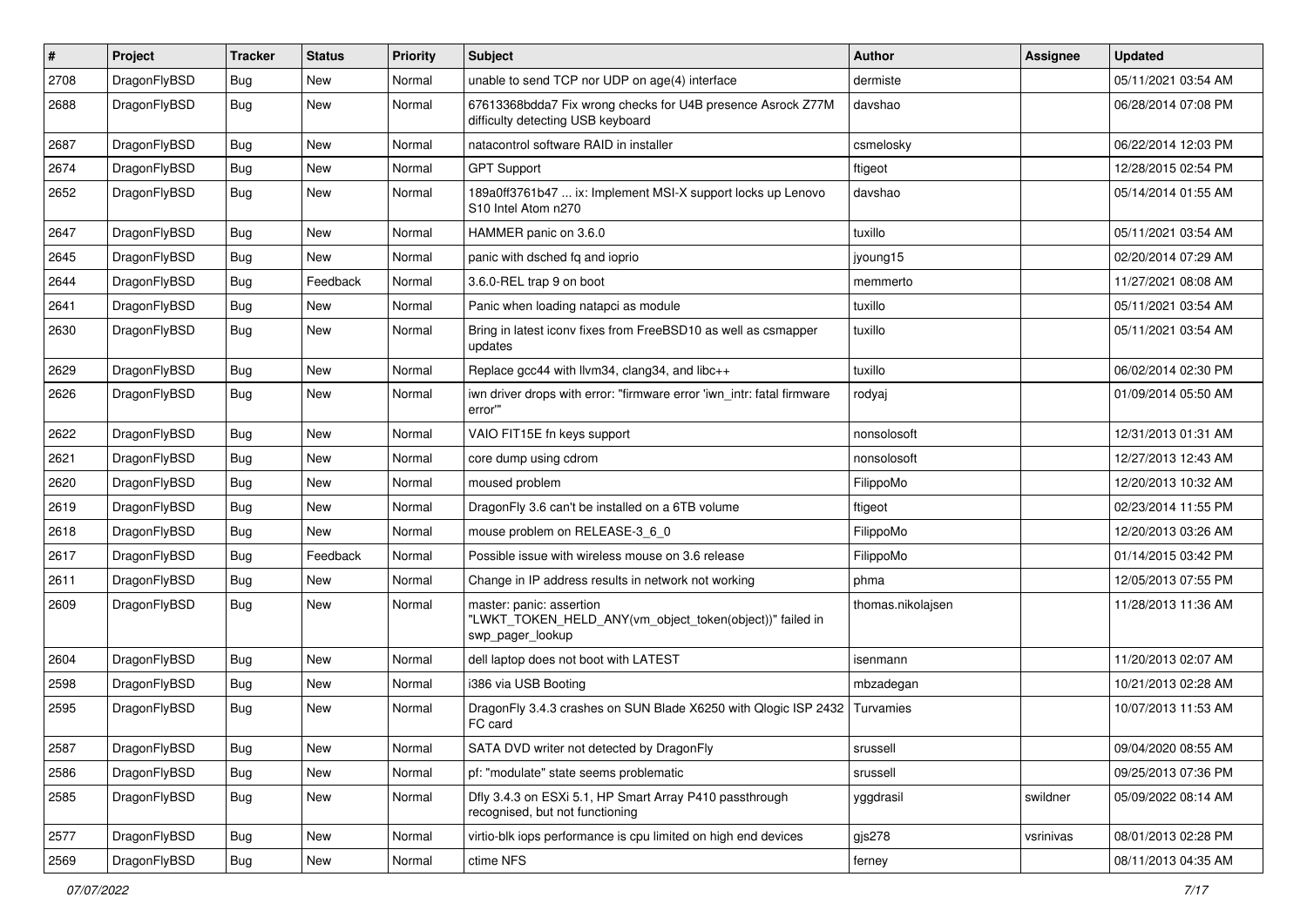| $\pmb{\#}$ | Project      | <b>Tracker</b> | <b>Status</b> | <b>Priority</b> | <b>Subject</b>                                                                                                               | <b>Author</b>     | <b>Assignee</b> | <b>Updated</b>      |
|------------|--------------|----------------|---------------|-----------------|------------------------------------------------------------------------------------------------------------------------------|-------------------|-----------------|---------------------|
| 2568       | DragonFlyBSD | Bug            | <b>New</b>    | Normal          | AHCI panic                                                                                                                   | josepht           |                 | 06/07/2013 05:52 PM |
| 2565       | DragonFlyBSD | Bug            | <b>New</b>    | Normal          | "ifconfig ix0 up" panic                                                                                                      | Itpig402a         |                 | 06/03/2013 05:46 AM |
| 2557       | DragonFlyBSD | <b>Bug</b>     | New           | Normal          | stock 3.4.1 kernel halts during booting if dm and dm_target_crypt<br>are loaded and RAID controller is present               | phma              |                 | 05/12/2013 10:38 PM |
| 2556       | DragonFlyBSD | <b>Bug</b>     | Feedback      | Normal          | DragonFly v3.5.0.81.gd3479 - Process signal weirdness                                                                        | tuxillo           |                 | 12/17/2013 03:48 PM |
| 2549       | DragonFlyBSD | <b>Bug</b>     | In Progress   | Normal          | netgraph7: Kernel page fault.                                                                                                | russiane39        | nant            | 05/10/2013 11:20 PM |
| 2544       | DragonFlyBSD | Bug            | New           | Normal          | live DVD system boot (menu option 1) caused db> prompt on<br>PE1950                                                          | estrabd           |                 | 05/11/2021 03:54 AM |
| 2535       | DragonFlyBSD | <b>Bug</b>     | <b>New</b>    | Normal          | Imap processes apparentlt blocked on disk I/O                                                                                | ftigeot           |                 | 04/02/2013 09:31 AM |
| 2531       | DragonFlyBSD | <b>Bug</b>     | <b>New</b>    | Normal          | camcontrol fails to disable APM                                                                                              | m.lombardi85      |                 | 03/23/2013 12:28 PM |
| 2526       | DragonFlyBSD | Bug            | <b>New</b>    | Normal          | hammer cleanup doesn't run on first day of DST                                                                               | pavalos           |                 | 10/18/2016 05:28 PM |
| 2520       | DragonFlyBSD | Bug            | New           | Normal          | panic: assertion "IS_SERIALIZED((ifp->if_serializer))" failed in<br>if_default_serialize_assert at /usr/src/sys/net/if.c:437 | ano               |                 | 03/09/2013 12:14 AM |
| 2509       | DragonFlyBSD | <b>Bug</b>     | <b>New</b>    | Normal          | Redefinition of DIRBLKSIZ in restore(8)                                                                                      | swildner          |                 | 06/04/2022 04:40 AM |
| 2498       | DragonFlyBSD | Bug            | <b>New</b>    | Normal          | DFBSD v3.2.2-RELEASE - LIST_FIRST(&bp->b_dep) == NULL"<br>failed in vfs vmio release                                         | tuxillo           |                 | 05/31/2022 04:09 PM |
| 2496       | DragonFlyBSD | Bug            | <b>New</b>    | Normal          | NTFS malloc limit exceeded                                                                                                   | plasmob           | tuxillo         | 02/19/2013 08:47 AM |
| 2493       | DragonFlyBSD | <b>Bug</b>     | <b>New</b>    | Normal          | vidcontrol: invalid video mode name                                                                                          | Svarov            |                 | 01/24/2013 09:55 AM |
| 2490       | DragonFlyBSD | <b>Bug</b>     | <b>New</b>    | Normal          | nmalloc should color addresses to avoid cache bank conflictsw                                                                | vsrinivas         |                 | 06/10/2014 05:51 AM |
| 2489       | DragonFlyBSD | Bug            | <b>New</b>    | Normal          | nmalloc doesn't cache VA for allocations > 8KB                                                                               | vsrinivas         |                 | 06/10/2014 05:51 AM |
| 2473       | DragonFlyBSD | Bug            | New           | Normal          | Kernel crash when trying to up the wpi0 device (Dfly<br>v3.3.0.758.g47388-DEVELOPMENT)                                       | tomaz             |                 | 02/24/2014 08:50 AM |
| 2459       | DragonFlyBSD | Bug            | Feedback      | Normal          | apic problems with HP Probook 4510s                                                                                          | thowe             |                 | 11/27/2021 08:22 AM |
| 2453       | DragonFlyBSD | <b>Bug</b>     | <b>New</b>    | Normal          | panic: assertion "gd->gd_spinlocks == $0$ " failed                                                                           | Johannes.Hofmann  |                 | 11/12/2012 12:54 PM |
| 2444       | DragonFlyBSD | Bug            | <b>New</b>    | Normal          | Crash during Hammer overnight cleanup                                                                                        | justin            |                 | 11/04/2012 07:58 AM |
| 2436       | DragonFlyBSD | Bug            | <b>New</b>    | Normal          | panic: assertion "lp->lwp_qcpu == dd->cpuid" failed in<br>dfly_acquire_curproc                                               | thomas.nikolajsen |                 | 01/23/2013 11:07 AM |
| 2434       | DragonFlyBSD | Bug            | <b>New</b>    | Normal          | BTX Halted - Boot fails on USB/GUI                                                                                           | lucmv             |                 | 10/17/2012 08:12 PM |
| 2430       | DragonFlyBSD | <b>Bug</b>     | <b>New</b>    | Normal          | Alternate Password Hash method                                                                                               | robin.carey1      |                 | 10/07/2012 06:28 AM |
| 2416       | DragonFlyBSD | <b>Bug</b>     | New           | Normal          | ' entry can be removed on mounted nfs filesystem                                                                             | ftigeot           | tuxillo         | 06/03/2014 04:40 AM |
| 2414       | DragonFlyBSD | <b>Bug</b>     | In Progress   | Normal          | Lenovo S10 acpi freeze (not new)                                                                                             | davshao           |                 | 05/11/2021 04:13 AM |
| 2412       | DragonFlyBSD | <b>Bug</b>     | New           | Normal          | wlan0 fails to get address via dhclient                                                                                      | nonsolosoft       |                 | 08/30/2012 05:55 AM |
| 2391       | DragonFlyBSD | Bug            | In Progress   | Normal          | System lock with ahci and acpi enabled on ATI RS690 chipset with<br>SMB600 sata controller                                   | jorisgio          | vadaszi         | 06/03/2015 03:51 PM |
| 2389       | DragonFlyBSD | Bug            | New           | Normal          | computer crashed while listing processes                                                                                     | phma              |                 | 06/18/2012 02:49 PM |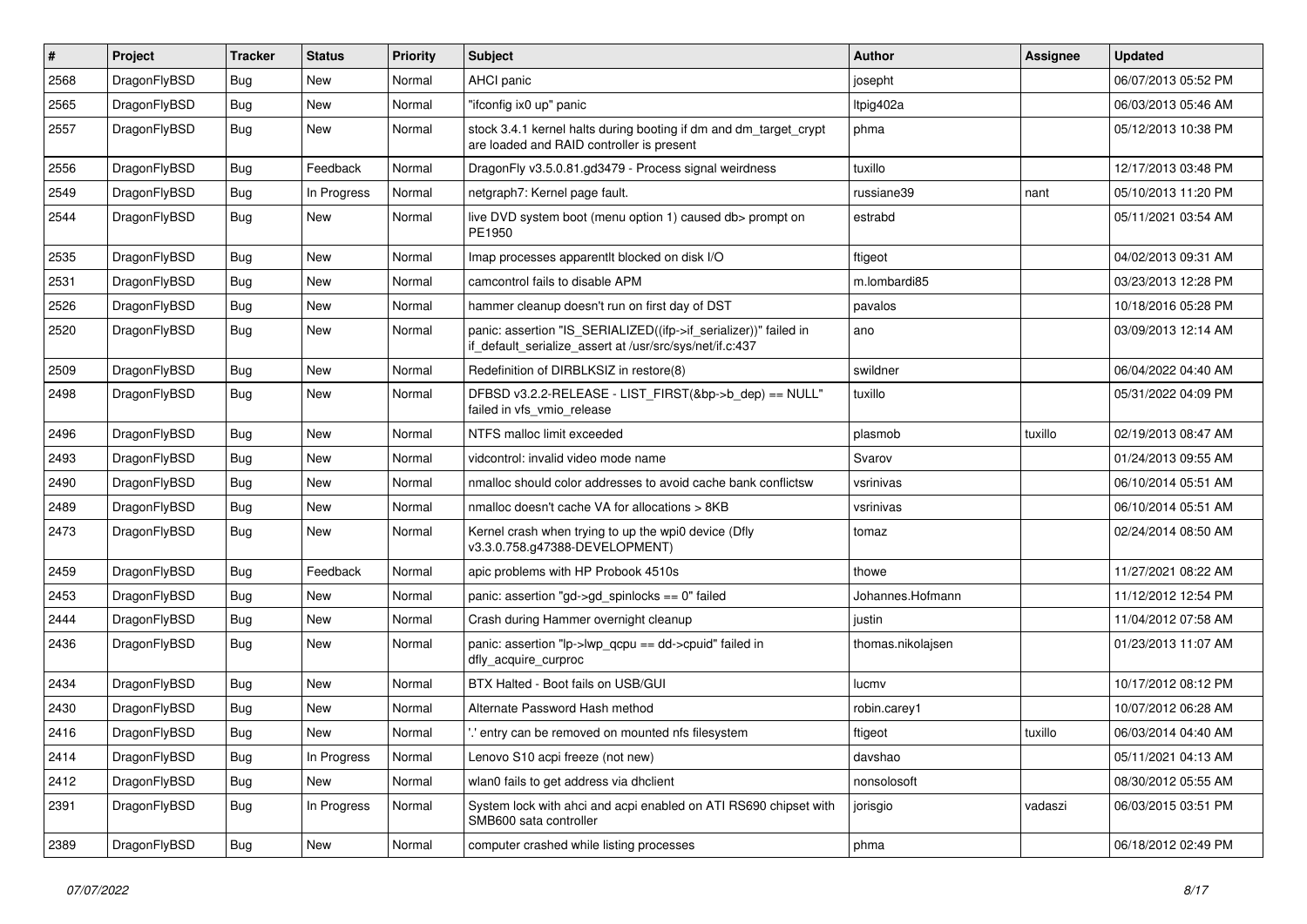| $\vert$ # | <b>Project</b> | <b>Tracker</b> | <b>Status</b> | <b>Priority</b> | <b>Subject</b>                                                                                             | <b>Author</b> | <b>Assignee</b> | <b>Updated</b>      |
|-----------|----------------|----------------|---------------|-----------------|------------------------------------------------------------------------------------------------------------|---------------|-----------------|---------------------|
| 2387      | DragonFlyBSD   | <b>Bug</b>     | <b>New</b>    | Normal          | hammer ignores -t during dedup                                                                             | phma          |                 | 06/17/2012 12:30 PM |
| 2371      | DragonFlyBSD   | <b>Bug</b>     | <b>New</b>    | Normal          | Timezone problem with America/Sao Paulo                                                                    | raitech       |                 | 05/17/2012 01:42 PM |
| 2370      | DragonFlyBSD   | Bug            | <b>New</b>    | Normal          | panic: ffs valloc: dup alloc                                                                               | marino        | vsrinivas       | 02/01/2013 09:28 AM |
| 2369      | DragonFlyBSD   | <b>Bug</b>     | <b>New</b>    | Normal          | panic: Bad link elm 0xffffffe07edf6068 next->prev != elm                                                   | jaydg         |                 | 08/15/2012 03:04 AM |
| 2360      | DragonFlyBSD   | <b>Bug</b>     | In Progress   | Normal          | Wishlist: virtio driver import                                                                             | vsrinivas     |                 | 06/04/2022 04:16 AM |
| 2358      | DragonFlyBSD   | <b>Bug</b>     | In Progress   | Normal          | DFBSD v3.0.2.32.g928ca - panic: hammer: insufficient undo FIFO<br>space!                                   | tuxillo       | tuxillo         | 05/10/2021 02:50 AM |
| 2353      | DragonFlyBSD   | Bug            | In Progress   | Normal          | panic: assertion "gd->gd_spinlocks_wr == 0" failed in<br>bsd4 schedulerclock                               | jaydg         | alexh           | 11/28/2012 01:57 AM |
| 2351      | DragonFlyBSD   | <b>Bug</b>     | In Progress   | Normal          | DFBSD v3.1.0.579.g44ccf - Stuck during startup, random freezes                                             | tuxillo       |                 | 04/24/2012 08:21 AM |
| 2345      | DragonFlyBSD   | <b>Bug</b>     | In Progress   | Normal          | DFBSD v3.1.0.457.gd679f - NFS panic on diskless station                                                    | tuxillo       |                 | 04/07/2012 05:22 PM |
| 2331      | DragonFlyBSD   | Bug            | New           | Normal          | reading mouse mode from unopen file descriptor hangs mouse<br>driver                                       | phma          |                 | 03/14/2012 09:43 AM |
| 2329      | DragonFlyBSD   | <b>Bug</b>     | <b>New</b>    | Normal          | ibm x3550 & acpi                                                                                           | ano           |                 | 06/03/2014 11:37 AM |
| 2324      | DragonFlyBSD   | Bug            | <b>New</b>    | Normal          | natacotrol support > 2TB not working even after the ftigeot patch                                          | zenny         |                 | 03/03/2012 01:00 AM |
| 2319      | DragonFlyBSD   | <b>Bug</b>     | <b>New</b>    | Normal          | crypt/passwd forward compat                                                                                | c.turner1     |                 | 02/28/2012 12:39 PM |
| 2316      | DragonFlyBSD   | Bug            | <b>New</b>    | Normal          | Ungraceful invalid password handling for adding a new user in the<br>installer                             | rune          |                 | 04/27/2012 11:23 PM |
| 2311      | DragonFlyBSD   | <b>Bug</b>     | <b>New</b>    | Normal          | Xorg crash having something to do with drm                                                                 | phma          |                 | 02/22/2012 09:59 AM |
| 2308      | DragonFlyBSD   | Bug            | <b>New</b>    | Normal          | System freeze when unloading snd hda                                                                       | jaydg         |                 | 02/19/2012 07:15 AM |
| 2306      | DragonFlyBSD   | <b>Bug</b>     | <b>New</b>    | Normal          | a crash starts the kernel debugger in text mode, but just reboots in X                                     | phma          |                 | 02/11/2012 08:02 PM |
| 2297      | DragonFlyBSD   | <b>Bug</b>     | <b>New</b>    | Normal          | strange NFS (client) error messages / problems                                                             | Anonymous     |                 | 02/19/2012 02:59 PM |
| 2292      | DragonFlyBSD   | Bug            | <b>New</b>    | Normal          | re interface with jumbo frames (mtu larger than 1500) hangs after<br>some traffic                          | Anonymous     |                 | 01/31/2012 12:11 AM |
| 2288      | DragonFlyBSD   | <b>Bug</b>     | Feedback      | Normal          | Random IO performance loss introduced since January 1st                                                    | lentferi      |                 | 01/23/2013 04:21 PM |
| 2287      | DragonFlyBSD   | <b>Bug</b>     | <b>New</b>    | Normal          | HAMMER(ROOT) Illegal UNDO TAIL signature at<br>300000001967c000                                            | v0n3t4n1      |                 | 11/07/2018 01:22 AM |
| 2283      | DragonFlyBSD   | <b>Bug</b>     | <b>New</b>    | Normal          | DFBSD DragonFly v2.13.0.957.g4f459 - pmap_release: page<br>should already be gone 0xc27120bc               | tuxillo       |                 | 01/23/2012 03:03 AM |
| 2282      | DragonFlyBSD   | <b>Bug</b>     | In Progress   | Normal          | gdb segfaults with certain corefiles                                                                       | tuxillo       |                 | 01/18/2012 04:40 PM |
| 2265      | DragonFlyBSD   | <b>Bug</b>     | <b>New</b>    | Normal          | mbsrtowcs does not properly handle invalid mbstate t in ps                                                 | c.turner1     | swildner        | 01/10/2012 07:56 PM |
| 2254      | DragonFlyBSD   | <b>Bug</b>     | <b>New</b>    | Normal          | panic: assertion "ref < &td->td toks end" failed in lwkt gettoken at<br>/usr/src/sys/kern/lwkt_token.c:588 | eocallaghan   |                 | 12/05/2011 10:21 PM |
| 2250      | DragonFlyBSD   | Bug            | <b>New</b>    | Normal          | Kernel panic                                                                                               | adamk         |                 | 11/23/2018 01:10 AM |
| 2248      | DragonFlyBSD   | Bug            | <b>New</b>    | Normal          | sysctl panic                                                                                               | pavalos       |                 | 11/23/2011 06:23 PM |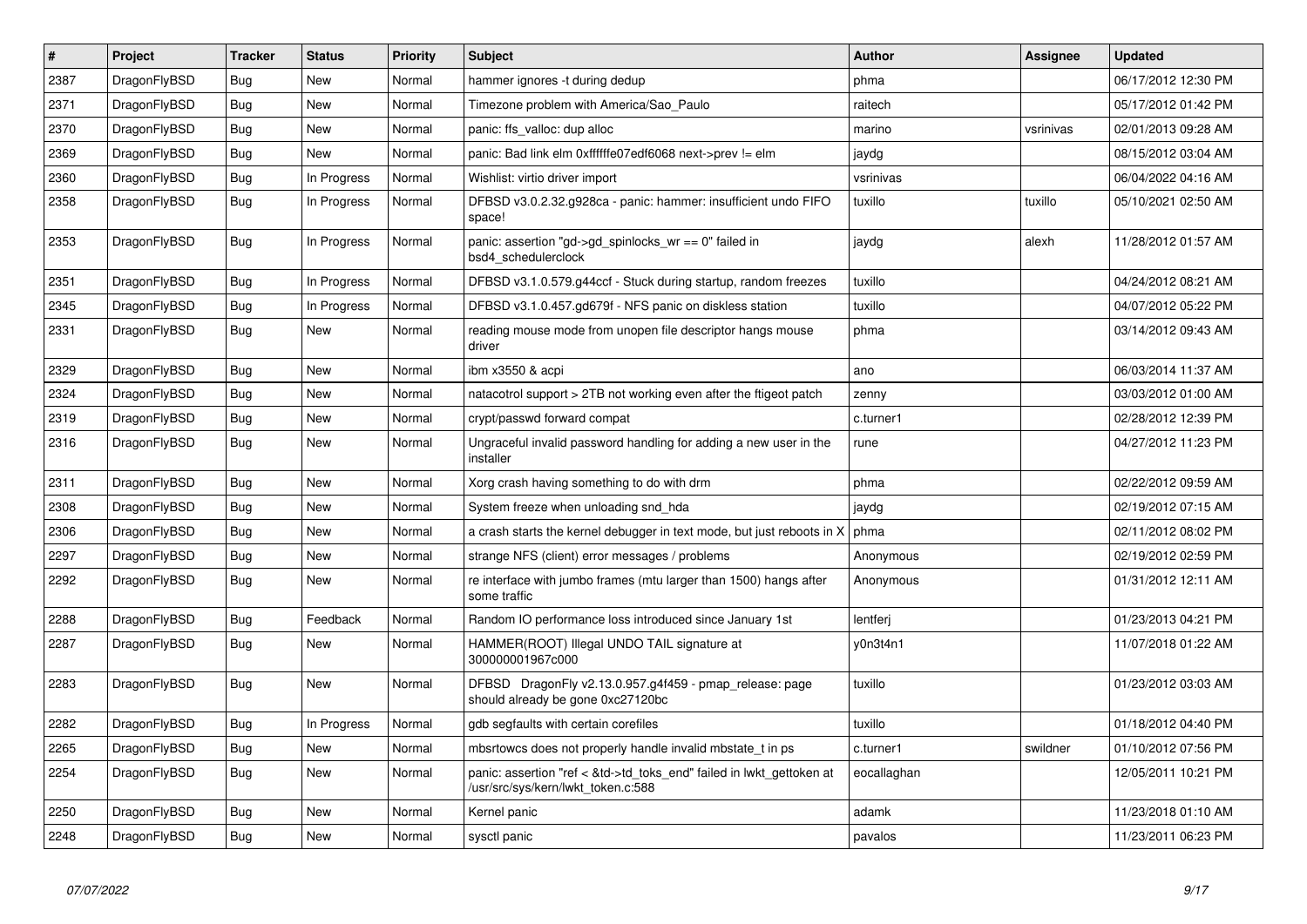| $\sharp$ | Project      | <b>Tracker</b> | <b>Status</b> | <b>Priority</b> | Subject                                                                                                    | <b>Author</b> | <b>Assignee</b> | <b>Updated</b>      |
|----------|--------------|----------------|---------------|-----------------|------------------------------------------------------------------------------------------------------------|---------------|-----------------|---------------------|
| 2245     | DragonFlyBSD | Bug            | New           | Normal          | panic: assertion "ref < &td->td_toks_end" failed in lwkt_gettoken at<br>/usr/src/sys/kern/lwkt_token.c:588 | juanfra684    |                 | 11/22/2011 07:41 PM |
| 2224     | DragonFlyBSD | <b>Bug</b>     | New           | Normal          | v2.13.0.291.gaa7ec - Panic on fq while installing world                                                    | tuxillo       |                 | 11/18/2011 01:40 AM |
| 2210     | DragonFlyBSD | <b>Bug</b>     | <b>New</b>    | Normal          | Bugtracker cannot assign default project for new users                                                     | ahuete.devel  |                 | 11/17/2011 11:30 AM |
| 2199     | DragonFlyBSD | <b>Bug</b>     | New           | Normal          | screen segfaults if utmpx isn't present                                                                    | pavalos       |                 | 11/15/2011 10:52 PM |
| 2182     | DragonFlyBSD | <b>Bug</b>     | <b>New</b>    | Normal          | if msk PHY FIFO underrun/overflow                                                                          | nonsolosoft   |                 | 09/03/2012 06:39 AM |
| 2171     | DragonFlyBSD | <b>Bug</b>     | New           | Normal          | DFBSD v2.13.0.151.gdc8442 - panic: assertion "(*ptep &<br>$(PG_MANAGED PG_V)$ == PG_V"                     | tuxillo       |                 | 11/04/2011 05:06 PM |
| 2167     | DragonFlyBSD | <b>Bug</b>     | New           | Normal          | shutdown/reboot fails after uptime msg                                                                     | marino        |                 | 11/28/2011 03:01 AM |
| 2166     | DragonFlyBSD | <b>Bug</b>     | <b>New</b>    | Normal          | DFBSD v2.13.0.109.g05b9d - Strange lockups                                                                 | tuxillo       |                 | 10/29/2011 11:20 AM |
| 2164     | DragonFlyBSD | <b>Bug</b>     | New           | Normal          | panic on reboot from usb.                                                                                  | eocallaghan   |                 | 10/27/2011 09:29 AM |
| 2161     | DragonFlyBSD | <b>Bug</b>     | <b>New</b>    | Normal          | Outdated xorg.conf file gets installed into etc and screws up mouse                                        | eocallaghan   |                 | 10/27/2011 01:51 PM |
| 2158     | DragonFlyBSD | Bug            | New           | Normal          | iwn panics with assertion on boot.                                                                         | eocallaghan   |                 | 10/24/2011 04:13 PM |
| 2154     | DragonFlyBSD | <b>Bug</b>     | <b>New</b>    | Normal          | vkernel copyout() doesn't return EFAULT on error                                                           | vsrinivas     |                 | 10/20/2011 03:53 AM |
| 2153     | DragonFlyBSD | <b>Bug</b>     | New           | Normal          | Too many unuseful warnings at boot                                                                         | iuanfra684    |                 | 10/18/2011 10:16 PM |
| 2138     | DragonFlyBSD | <b>Bug</b>     | <b>New</b>    | Normal          | > 100% CPU usage                                                                                           | robin.carey1  |                 | 09/26/2011 12:20 PM |
| 2136     | DragonFlyBSD | <b>Bug</b>     | <b>New</b>    | Normal          | socketpair() doesn't free file descriptors on copyout failure                                              | vsrinivas     |                 | 04/05/2013 09:13 AM |
| 2129     | DragonFlyBSD | <b>Bug</b>     | New           | Normal          | DFBSD v2.11.0.661.gf9438 i386 - panic: lockmgr thrd_sleep                                                  | tuxillo       |                 | 09/05/2011 09:49 AM |
| 2125     | DragonFlyBSD | <b>Bug</b>     | <b>New</b>    | Normal          | Weird garbage in dmesg                                                                                     | herrgard      |                 | 08/30/2011 08:04 PM |
| 2124     | DragonFlyBSD | <b>Bug</b>     | New           | Normal          | getty repeating too quickly on port /dev/ttyv0                                                             | sgeorge.ml    |                 | 09/01/2011 04:28 AM |
| 2123     | DragonFlyBSD | <b>Bug</b>     | <b>New</b>    | Normal          | hammer is losing files                                                                                     | schmir        |                 | 08/30/2011 07:56 PM |
| 2115     | DragonFlyBSD | <b>Bug</b>     | New           | Normal          | [msk] system freeze after receive some paquet                                                              | bsdsx         |                 | 08/22/2011 10:22 AM |
| 2113     | DragonFlyBSD | <b>Bug</b>     | New           | Normal          | nmalloc threaded program fork leak                                                                         | vsrinivas     | vsrinivas       | 08/11/2011 07:25 PM |
| 2107     | DragonFlyBSD | <b>Bug</b>     | New           | Normal          | 2.10.1 sata dvd drive issue                                                                                | ausppc        |                 | 07/31/2011 08:41 PM |
| 2104     | DragonFlyBSD | <b>Bug</b>     | New           | Normal          | network configuration seg. fault on install CD                                                             | navratil      |                 | 07/26/2011 07:55 AM |
| 2100     | DragonFlyBSD | Bug            | Feedback      | Normal          | devfs related panic                                                                                        | sepherosa     | alexh           | 07/10/2011 02:29 PM |
| 2099     | DragonFlyBSD | Bug            | New           | Normal          | page fault panic in vm system                                                                              | pavalos       |                 | 07/10/2011 08:51 AM |
| 2094     | DragonFlyBSD | Bug            | New           | Normal          | Segfault when gdb printing backtrace from core dump                                                        | greenrd       |                 | 06/25/2011 04:14 PM |
| 2092     | DragonFlyBSD | Bug            | <b>New</b>    | Normal          | Panic: Bad link elm 0x next->prev != elm                                                                   | masterblaster | dillon          | 12/04/2011 12:49 PM |
| 2090     | DragonFlyBSD | <b>Bug</b>     | Feedback      | Normal          | snd hda does not support headphone automute                                                                | justin        |                 | 03/29/2012 08:03 PM |
| 2085     | DragonFlyBSD | <b>Bug</b>     | New           | Normal          | panic: assertion: (m->flags & PG_MAPPED) == 0 in<br>vm page free tog                                       | vsrinivas     |                 | 06/10/2011 07:48 AM |
| 2084     | DragonFlyBSD | Bug            | New           | Normal          | DFBSD v2.11.0.242.g4d317 - panic: zone: entry not free                                                     | tuxillo       |                 | 07/03/2012 01:23 AM |
| 2082     | DragonFlyBSD | <b>Bug</b>     | New           | Normal          | dfbsd 2.10.1 amd64 - mc port build error with 'bmake bin-install'                                          | sun-doctor    |                 | 05/25/2011 07:18 PM |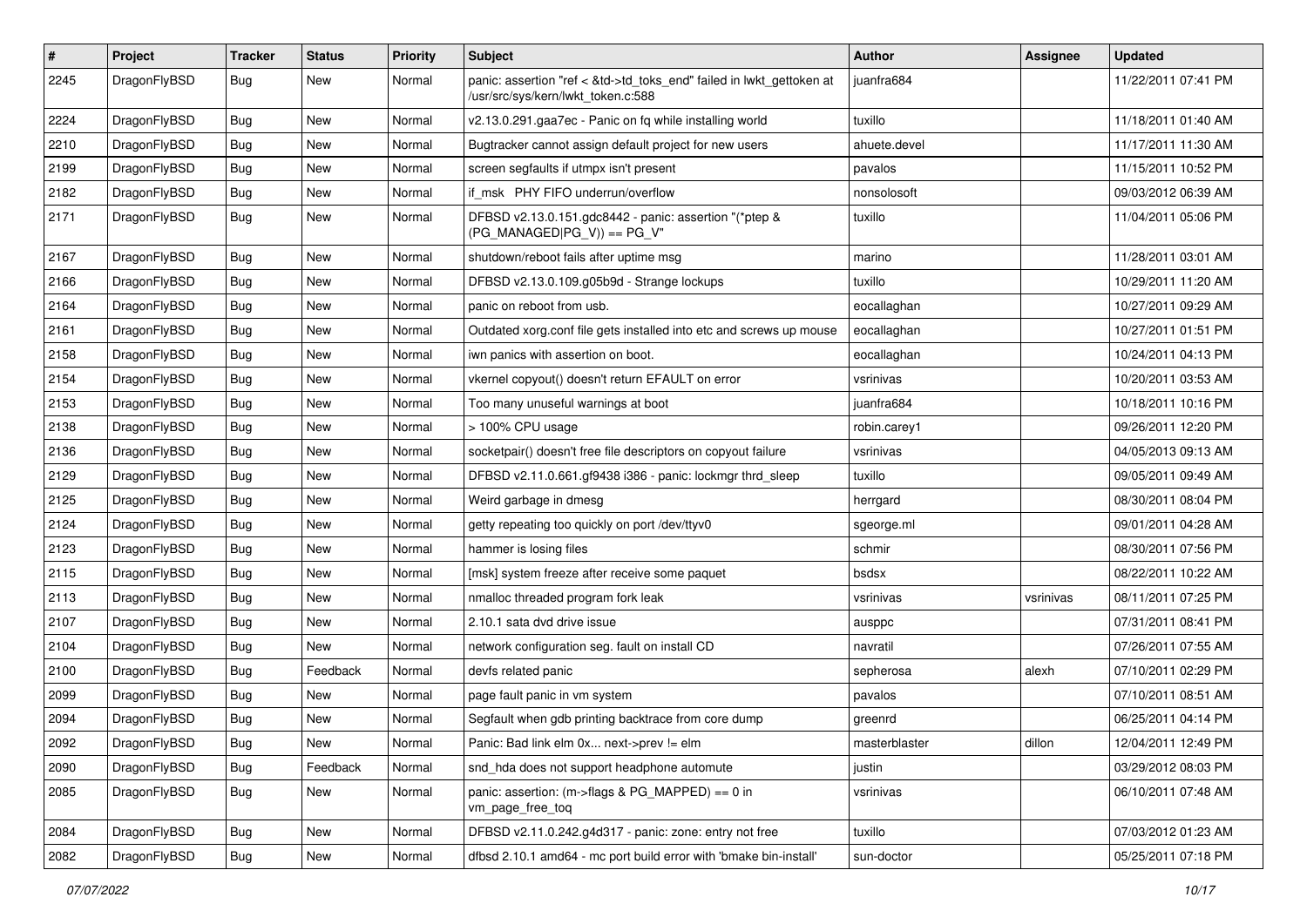| $\pmb{\#}$ | Project      | <b>Tracker</b> | <b>Status</b> | <b>Priority</b> | Subject                                                                        | <b>Author</b>     | <b>Assignee</b> | <b>Updated</b>      |
|------------|--------------|----------------|---------------|-----------------|--------------------------------------------------------------------------------|-------------------|-----------------|---------------------|
| 2081       | DragonFlyBSD | Bug            | Feedback      | Normal          | Panic on device "detach" / "failure"                                           | vsrinivas         |                 | 02/29/2012 07:11 AM |
| 2080       | DragonFlyBSD | Bug            | New           | Normal          | panic: lockmgr thrd_sleep: called from interrupt, ipi, or hard code<br>section | rumcic            |                 | 05/30/2011 05:06 PM |
| 2078       | DragonFlyBSD | Bug            | New           | Normal          | DFBSD i386 v2.11.0.201.g3ed2f - Panic during installworld into a<br>vn0 device | tuxillo           |                 | 05/19/2011 07:50 PM |
| 2077       | DragonFlyBSD | <b>Bug</b>     | New           | Normal          | USB devices conflicting                                                        | srussell          |                 | 05/17/2011 05:12 PM |
| 2075       | DragonFlyBSD | Bug            | New           | Normal          | pflogd on x86_64                                                               | fanch             |                 | 05/16/2011 04:04 PM |
| 2072       | DragonFlyBSD | Bug            | New           | Normal          | Fatal trap 12: stopped at lwkt send ipig3                                      | rumcic            |                 | 05/17/2011 04:12 AM |
| 2067       | DragonFlyBSD | Bug            | <b>New</b>    | Normal          | sound/pcm: "play interrupt timeout, channel dead"                              | matthiasr         |                 | 05/11/2021 03:55 AM |
| 2061       | DragonFlyBSD | Bug            | <b>New</b>    | Normal          | USB keyboard boot panic                                                        | sjg               |                 | 05/04/2012 12:20 AM |
| 2055       | DragonFlyBSD | Bug            | <b>New</b>    | Normal          | $ssh + IPV6 + bridge \Rightarrow connection freezes$                           | steve             |                 | 04/24/2011 07:13 PM |
| 2052       | DragonFlyBSD | Bug            | <b>New</b>    | Normal          | Kernel panic: CPU APIC ID out of range                                         | Anonymous         |                 | 05/02/2011 11:06 AM |
| 2051       | DragonFlyBSD | Bug            | New           | Normal          | No ipv6 lan route entry created on 2.10                                        | ftigeot           |                 | 04/21/2011 10:37 AM |
| 2048       | DragonFlyBSD | <b>Bug</b>     | New           | Normal          | panic: ffs_sync: rofs mod                                                      | pavalos           |                 | 04/12/2011 05:45 AM |
| 2045       | DragonFlyBSD | Bug            | <b>New</b>    | Normal          | ral(4): Fatal trap 12: page fault while in kernel mode (two panics)            | herrgard          |                 | 11/03/2011 05:34 PM |
| 2042       | DragonFlyBSD | Bug            | New           | Normal          | kernel panic, when run boot0cfg                                                | sepherosa         |                 | 05/31/2022 03:01 PM |
| 2037       | DragonFlyBSD | <b>Bug</b>     | Feedback      | Normal          | Panic Bad link elm while building packages                                     | ftigeot           | dillon          | 04/21/2011 07:20 AM |
| 2013       | DragonFlyBSD | Bug            | In Progress   | Normal          | oversized DMA request loop                                                     | josepht           |                 | 05/11/2021 04:06 AM |
| 2008       | DragonFlyBSD | <b>Bug</b>     | New           | Normal          | lwkt_setcpu_remote: td->td_flags 00800621 console flood                        | pavalos           |                 | 03/06/2011 09:37 PM |
| 2004       | DragonFlyBSD | Bug            | <b>New</b>    | Normal          | LWKT_WAIT_IPIQ panic                                                           | steve             |                 | 03/08/2011 05:46 PM |
| 1990       | DragonFlyBSD | Bug            | New           | Normal          | /mnt too large to mount                                                        | peur.neu          |                 | 02/16/2011 11:24 PM |
| 1984       | DragonFlyBSD | Bug            | New           | Normal          | hammer mount fails after crash - HAMMER: FIFO record bad head<br>signature     | thomas.nikolajsen |                 | 03/08/2011 06:57 PM |
| 1975       | DragonFlyBSD | <b>Bug</b>     | <b>New</b>    | Normal          | Applications seg fault in select() and poll()                                  | rumcic            |                 | 05/31/2022 02:58 PM |
| 1969       | DragonFlyBSD | Bug            | <b>New</b>    | Normal          | pf-related network problem                                                     | pavalos           | lentferj        | 02/01/2011 06:57 PM |
| 1964       | DragonFlyBSD | <b>Bug</b>     | New           | Normal          | iwn (panic assertion : wlan_assert_serialized)                                 | sjmm.ptr          | josepht         | 02/01/2011 12:57 PM |
| 1961       | DragonFlyBSD | <b>Bug</b>     | New           | Normal          | Can't create dump from DDB                                                     | shamaz            |                 | 01/29/2011 09:02 PM |
| 1959       | DragonFlyBSD | <b>Bug</b>     | New           | Normal          | DFBSD v2.9.1.422.gc98f2 - Panic during boot - IPv6 and PF                      | tuxillo           |                 | 01/13/2011 03:37 AM |
| 1951       | DragonFlyBSD | Bug            | New           | Normal          | dma_timeouts at phyaddr on a good hdd                                          | peur.neu          |                 | 01/04/2011 07:12 AM |
| 1949       | DragonFlyBSD | <b>Bug</b>     | New           | Normal          | iwn panic                                                                      | pavalos           |                 | 01/30/2011 03:21 AM |
| 1946       | DragonFlyBSD | <b>Bug</b>     | New           | Normal          | ieee80211 panic                                                                | pavalos           | josepht         | 01/27/2011 06:00 PM |
| 1944       | DragonFlyBSD | <b>Bug</b>     | New           | Normal          | panic: backing_object 0xdea7b258 was somehow re-referenced<br>during collapse! | sepherosa         |                 | 12/27/2010 02:06 AM |
| 1943       | DragonFlyBSD | Bug            | New           | Normal          | hammer assertion panic                                                         | peter             |                 | 12/27/2010 12:45 AM |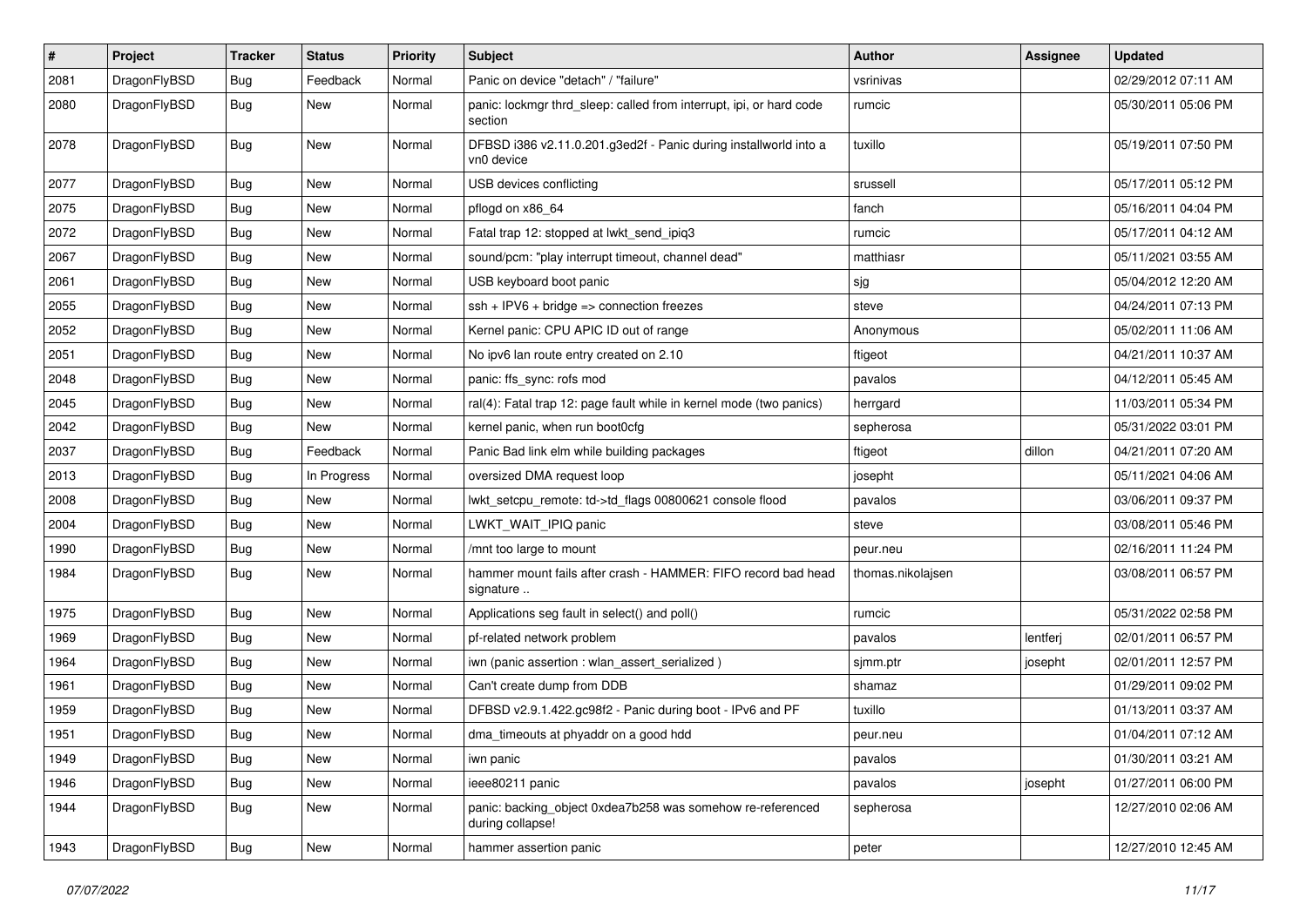| $\vert$ # | Project      | <b>Tracker</b> | <b>Status</b> | <b>Priority</b> | Subject                                                                                                                                                                                           | <b>Author</b>      | Assignee | <b>Updated</b>      |
|-----------|--------------|----------------|---------------|-----------------|---------------------------------------------------------------------------------------------------------------------------------------------------------------------------------------------------|--------------------|----------|---------------------|
| 1942      | DragonFlyBSD | Bug            | New           | Normal          | locking against myself in getcacheblk()?                                                                                                                                                          | qhwt.dfly          |          | 05/31/2022 02:15 PM |
| 1941      | DragonFlyBSD | <b>Bug</b>     | New           | Normal          | wlan config crash                                                                                                                                                                                 | abandon.every.hope |          | 12/24/2010 07:54 PM |
| 1939      | DragonFlyBSD | <b>Bug</b>     | New           | Normal          | Panic on nightly build and stress test box                                                                                                                                                        | lentferj           |          | 12/18/2010 08:41 AM |
| 1935      | DragonFlyBSD | <b>Bug</b>     | New           | Normal          | mouse does not work after switching between x and console                                                                                                                                         | shamaz             |          | 12/13/2010 10:06 AM |
| 1923      | DragonFlyBSD | <b>Bug</b>     | <b>New</b>    | Normal          | Abysmal NFS performance with IPv6                                                                                                                                                                 | ftigeot            |          | 12/05/2010 09:34 PM |
| 1921      | DragonFlyBSD | <b>Bug</b>     | In Progress   | Normal          | we miss mlockall                                                                                                                                                                                  | alexh              | tuxillo  | 06/18/2022 04:08 AM |
| 1917      | DragonFlyBSD | Bug            | New           | Normal          | panic: assertion: (RB_EMPTY(&ip->rec_tree) && (ip->flags &<br>HAMMER_INODE_XDIRTY) == 0)    (!RB_EMPTY(&ip->rec_tree)<br>&& (ip->flags & HAMMER_INODE_XDIRTY) != 0) in<br>hammer_flush_inode_done | qhwt.dfly          |          | 11/24/2010 03:23 AM |
| 1916      | DragonFlyBSD | <b>Bug</b>     | New           | Normal          | Constant crashes on x86_64 with UFS                                                                                                                                                               | lentferj           |          | 11/21/2010 07:40 PM |
| 1913      | DragonFlyBSD | Bug            | New           | Normal          | panic: assertion: ip->flush_state != HAMMER_FST_FLUSH in<br>hammer_flush_inode_core                                                                                                               | swildner           |          | 11/20/2010 05:27 PM |
| 1907      | DragonFlyBSD | Bug            | <b>New</b>    | Normal          | Hammer crash in hammer_flusher_flush()                                                                                                                                                            | swildner           |          | 11/11/2010 05:07 AM |
| 1899      | DragonFlyBSD | Bug            | New           | Normal          | Keyboard doesn't work                                                                                                                                                                             | fransm             |          | 05/15/2022 03:32 PM |
| 1884      | DragonFlyBSD | Bug            | New           | Normal          | System completely freezes while listening music (devbuf: malloc<br>limit exceeded)                                                                                                                | shamaz             |          | 01/24/2011 05:00 PM |
| 1877      | DragonFlyBSD | <b>Bug</b>     | <b>New</b>    | Normal          | Freeze during 1st hammer cleanup after new install                                                                                                                                                | elekktretterr      |          | 05/15/2022 11:43 AM |
| 1876      | DragonFlyBSD | <b>Bug</b>     | New           | Normal          | devfs in jail + logging out from console(ttyv1+) -> panic                                                                                                                                         | qhwt.dfly          | tuxillo  | 05/31/2022 03:24 PM |
| 1874      | DragonFlyBSD | <b>Bug</b>     | New           | Normal          | mpd listening on all IPs, accepting only on one                                                                                                                                                   | rumcic             |          | 05/08/2011 01:01 PM |
| 1873      | DragonFlyBSD | <b>Bug</b>     | New           | Normal          | Panic upon usb mouse detach and reattaching                                                                                                                                                       | rumcic             |          | 02/01/2011 09:53 AM |
| 1867      | DragonFlyBSD | Bug            | New           | Normal          | it(4) motherboard and fan problems                                                                                                                                                                | tuxillo            |          | 07/08/2011 10:48 AM |
| 1861      | DragonFlyBSD | Bug            | New           | Normal          | panic via kprintf (lockmgr called in a hard section)                                                                                                                                              | vsrinivas          |          | 10/11/2010 12:56 AM |
| 1860      | DragonFlyBSD | Bug            | Feedback      | Normal          | Panic while creating UFS fs on vn(4) for initrd                                                                                                                                                   | matthias           |          | 02/29/2012 07:16 AM |
| 1850      | DragonFlyBSD | <b>Bug</b>     | New           | Normal          | volume-add on hammer root fs panic                                                                                                                                                                | Johannes.Hofmann   |          | 04/18/2019 04:27 AM |
| 1836      | DragonFlyBSD | <b>Bug</b>     | <b>New</b>    | Normal          | Incorrect TCP checksum show up in tcpdump                                                                                                                                                         | robgar1            |          | 05/15/2022 11:22 AM |
| 1826      | DragonFlyBSD | Bug            | <b>New</b>    | Normal          | panic during boot: assertion so->so_port  in tcp_input                                                                                                                                            | ftigeot            |          | 05/15/2022 11:05 AM |
| 1824      | DragonFlyBSD | <b>Bug</b>     | Feedback      | Normal          | kernel panic, x86, 2.7.3.859.ge5104                                                                                                                                                               | akirchhoff135014   |          | 03/10/2013 07:49 AM |
| 1818      | DragonFlyBSD | <b>Bug</b>     | New           | Normal          | panic: Bad tailq NEXT (kqueue issue ?)                                                                                                                                                            | ftigeot            |          | 05/15/2022 11:40 AM |
| 1786      | DragonFlyBSD | <b>Bug</b>     | New           | Normal          | Calling NULL function pointer initiates panic loop                                                                                                                                                | sjg                |          | 10/11/2010 05:28 PM |
| 1774      | DragonFlyBSD | <b>Bug</b>     | New           | Normal          | New IP header cleanup branch available for testing                                                                                                                                                | dillon             |          | 05/15/2022 10:59 AM |
| 1769      | DragonFlyBSD | <b>Bug</b>     | New           | Normal          | panic: assertion: _tp->tt_msg->tt_cpuid == mycpuid in<br>tcp_callout_active                                                                                                                       | pavalos            | sjg      | 05/15/2022 11:07 AM |
| 1749      | DragonFlyBSD | Bug            | In Progress   | Normal          | HAMMER fsstress panic in hammer flush inode core<br>'ip->flush state != HAMMER FST FLUSH'                                                                                                         | vsrinivas          |          | 05/11/2021 04:06 AM |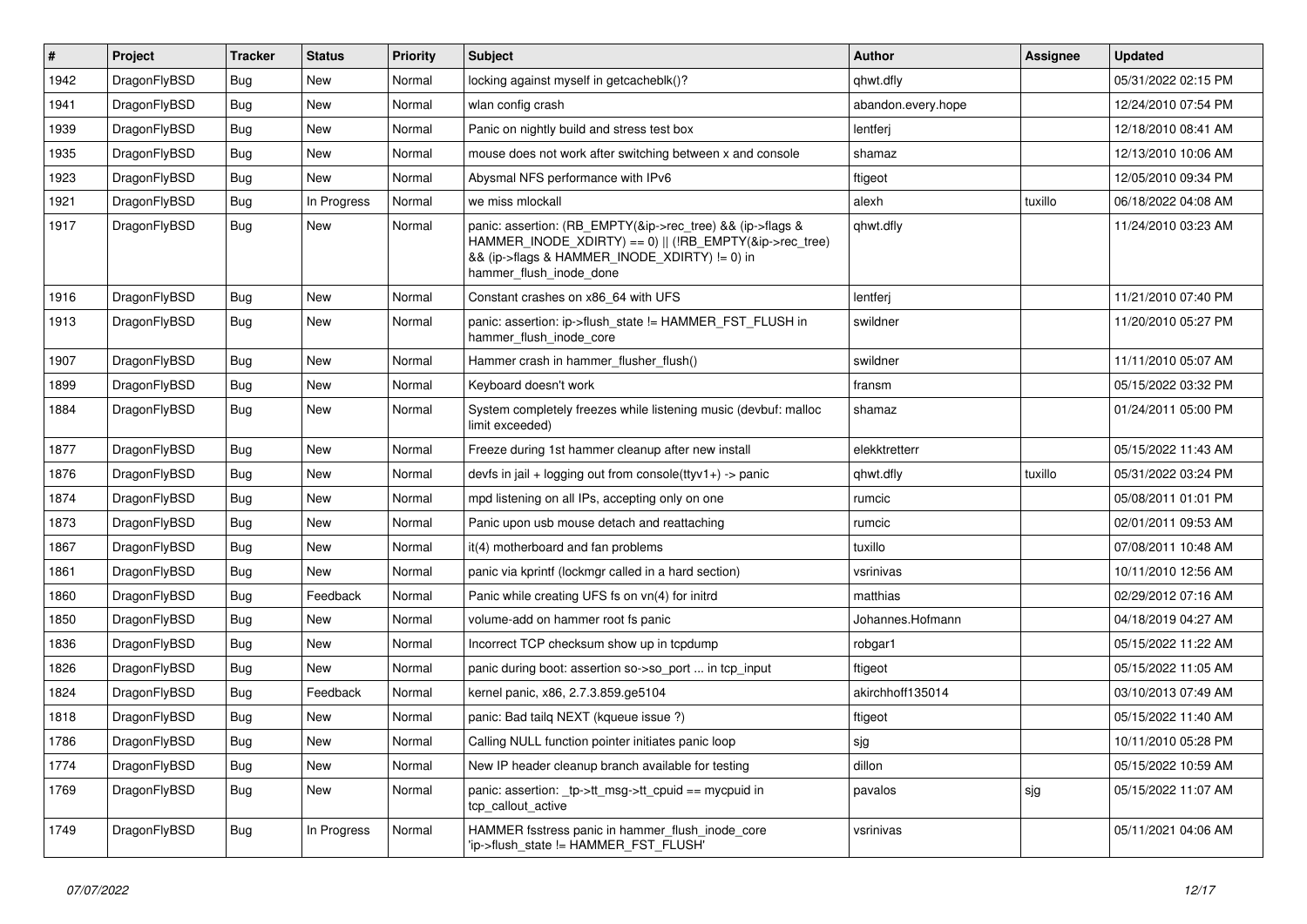| $\vert$ # | Project      | <b>Tracker</b> | <b>Status</b> | <b>Priority</b> | Subject                                                                                         | <b>Author</b>  | <b>Assignee</b> | <b>Updated</b>      |
|-----------|--------------|----------------|---------------|-----------------|-------------------------------------------------------------------------------------------------|----------------|-----------------|---------------------|
| 1745      | DragonFlyBSD | <b>Bug</b>     | Feedback      | Normal          | kmalloc panic                                                                                   | josepht        |                 | 05/11/2021 04:05 AM |
| 1744      | DragonFlyBSD | <b>Bug</b>     | In Progress   | Normal          | HAMMER fsstress panic in hammer_setup_child_callback                                            | vsrinivas      |                 | 05/11/2021 04:05 AM |
| 1727      | DragonFlyBSD | <b>Bug</b>     | Feedback      | Normal          | CD boot panic (2.6.1) (usb?)                                                                    | kiril          |                 | 05/15/2022 05:10 AM |
| 1718      | DragonFlyBSD | <b>Bug</b>     | Feedback      | Normal          | IDE disk drive not detected by x86_64 2.6.1 Live CD                                             | bcox           |                 | 11/27/2021 08:25 AM |
| 1717      | DragonFlyBSD | <b>Bug</b>     | Feedback      | Normal          | HAMMER panic in hammer cursor down()                                                            | josepht1       |                 | 05/11/2021 04:05 AM |
| 1695      | DragonFlyBSD | <b>Bug</b>     | New           | Normal          | NFS-related system breakdown                                                                    | Anonymous      |                 | 04/10/2014 12:35 AM |
| 1672      | DragonFlyBSD | <b>Bug</b>     | Feedback      | Normal          | panic (trap 12) around btree_search() in 2.4.1-RELEASE                                          | floid          |                 | 01/19/2015 03:36 AM |
| 1669      | DragonFlyBSD | <b>Bug</b>     | In Progress   | Normal          | Drive wont open using button                                                                    | elekktretterr  |                 | 02/29/2012 12:05 PM |
| 1668      | DragonFlyBSD | <b>Bug</b>     | Feedback      | Normal          | Power button not working                                                                        | elekktretterr  |                 | 03/10/2013 06:22 AM |
| 1661      | DragonFlyBSD | <b>Bug</b>     | In Progress   | Normal          | panic on password entry mount smb filesystem                                                    | vsrinivas      |                 | 11/27/2021 08:29 AM |
| 1634      | DragonFlyBSD | <b>Bug</b>     | New           | Normal          | panic: spin lock: 0xe4ad1320, indefinitive wait!                                                | elekktretterr  |                 | 01/19/2015 03:21 AM |
| 1618      | DragonFlyBSD | <b>Bug</b>     | Feedback      | Normal          | collision for 'struct pmap' when using RPC and <sys user.h=""></sys>                            | carenas        |                 | 05/11/2021 04:05 AM |
| 1613      | DragonFlyBSD | <b>Bug</b>     | Feedback      | Normal          | USB Keyboard not working on master                                                              | elekktretterr  |                 | 05/11/2021 04:05 AM |
| 1594      | DragonFlyBSD | Bug            | New           | Normal          | Kernel panic during boot from Live CD on Dell E6400                                             | bodie          |                 | 05/11/2021 03:54 AM |
| 1593      | DragonFlyBSD | Bug            | Feedback      | Normal          | panic: assertion: ccb == ap->ap_err_ccb in ahci_put_err_ccb                                     | ftigeot        | ftigeot         | 05/15/2022 05:09 AM |
| 1592      | DragonFlyBSD | Bug            | Feedback      | Normal          | AcpiOSUnmapMemory: Warning, deallocation did not track<br>allocation.                           | eocallaghan    |                 | 06/02/2014 07:45 AM |
| 1591      | DragonFlyBSD | <b>Bug</b>     | Feedback      | Normal          | Lenovo X301 hangs with AHCI Driver CMD TIMEOUT<br>STS=d0 <bsy></bsy>                            | eocallaghan    |                 | 05/11/2021 04:05 AM |
| 1587      | DragonFlyBSD | Bug            | Feedback      | Normal          | can't gdb across fork                                                                           | corecode       | tuxillo         | 05/11/2021 03:54 AM |
| 1584      | DragonFlyBSD | Bug            | In Progress   | Normal          | can't use ssh from jail: debug1: read passphrase: can't open<br>/dev/tty: Device busy           | corecode       | tuxillo         | 05/11/2021 03:53 AM |
| 1583      | DragonFlyBSD | Bug            | In Progress   | Normal          | panic: assertion: cursor->trans->sync_lock_refs > 0 in<br>hammer recover cursor                 | corecode       | tuxillo         | 05/11/2021 03:53 AM |
| 1580      | DragonFlyBSD | Bug            | Feedback      | Normal          | Panic (Fatal trap 12: page fault while in kernel mode) while playing<br>with pf and netif names | rumcic         |                 | 12/21/2018 01:21 AM |
| 1579      | DragonFlyBSD | Bug            | Feedback      | Normal          | dfly 2.4.1 does not like HP DL360G4p and Smart Array 6400 with<br>MSA20                         | tomaz.borstnar | tuxillo         | 06/02/2014 02:44 PM |
| 1577      | DragonFlyBSD | <b>Bug</b>     | Feedback      | Normal          | panic: assertion: leaf->base.obj_id == ip->obj_id in<br>hammer_ip_delete_range                  | qhwt+dfly      |                 | 05/11/2021 04:01 AM |
| 1563      | DragonFlyBSD | <b>Bug</b>     | Feedback      | Normal          | reset(1) doesn't reset terminal to the defaults                                                 | hasso          |                 | 03/10/2013 04:17 AM |
| 1560      | DragonFlyBSD | <b>Bug</b>     | Feedback      | Normal          | Unable to modify partition table on ThinkPad T61p during install                                | rehsack        |                 | 01/15/2015 08:57 AM |
| 1559      | DragonFlyBSD | <b>Bug</b>     | <b>New</b>    | Normal          | kernel trap                                                                                     | phma           |                 | 11/27/2021 08:43 AM |
| 1556      | DragonFlyBSD | <b>Bug</b>     | New           | Normal          | many processes stuck in "hmrrcm", system unusable                                               | corecode       | tuxillo         | 05/11/2021 03:52 AM |
| 1547      | DragonFlyBSD | <b>Bug</b>     | In Progress   | Normal          | disklabel64 automatic sizing                                                                    | corecode       | tuxillo         | 05/11/2021 03:52 AM |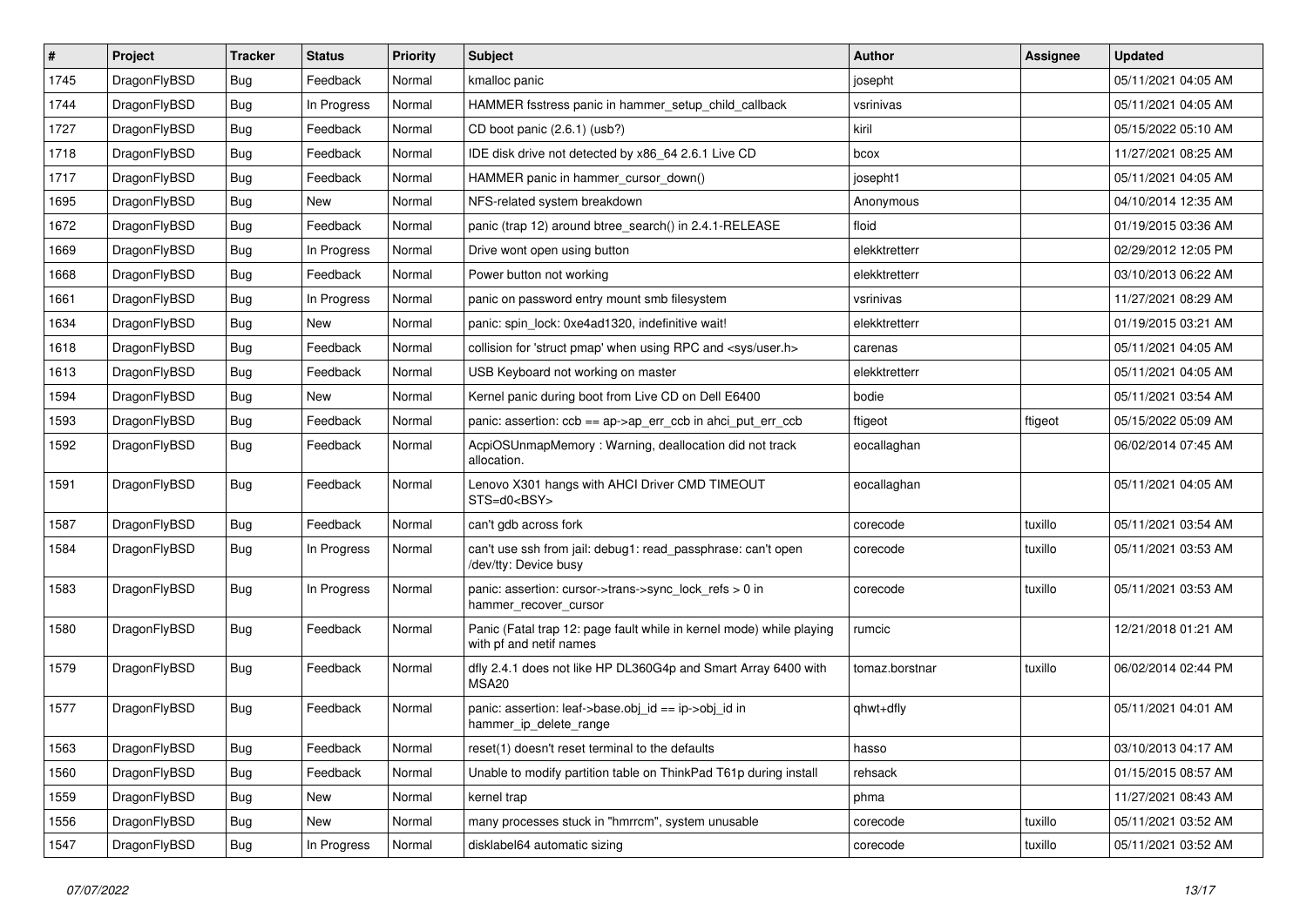| ∦    | Project      | <b>Tracker</b> | <b>Status</b> | <b>Priority</b> | <b>Subject</b>                                                                                                                                           | <b>Author</b> | <b>Assignee</b> | <b>Updated</b>      |
|------|--------------|----------------|---------------|-----------------|----------------------------------------------------------------------------------------------------------------------------------------------------------|---------------|-----------------|---------------------|
| 1528 | DragonFlyBSD | <b>Bug</b>     | In Progress   | Normal          | ktrace does not show proper return values for pipe(2)                                                                                                    | corecode      | tuxillo         | 05/11/2021 03:52 AM |
| 1525 | DragonFlyBSD | <b>Bug</b>     | <b>New</b>    | Normal          | boehm-gc problems                                                                                                                                        | hasso         |                 | 10/13/2012 07:13 PM |
| 1521 | DragonFlyBSD | <b>Bug</b>     | Feedback      | Normal          | amd64 2.4 livecd won't mount root at boot                                                                                                                | bolapara      |                 | 01/28/2018 03:45 AM |
| 1502 | DragonFlyBSD | Bug            | In Progress   | Normal          | Lock while deleting files from nohistory HAMMER directories                                                                                              | hasso         |                 | 03/10/2013 04:28 AM |
| 1489 | DragonFlyBSD | <b>Bug</b>     | Feedback      | Normal          | panic: ufs dirbad: bad dir                                                                                                                               | rumcic        |                 | 03/10/2013 04:34 AM |
| 1486 | DragonFlyBSD | <b>Bug</b>     | Feedback      | Normal          | Interrupt storm related to SATA DVD device                                                                                                               | hasso         |                 | 05/11/2021 04:01 AM |
| 1481 | DragonFlyBSD | Bug            | Feedback      | Normal          | panic: assertion: kva_p(buf) in soopt_from_kbuf (after ipfw pipe<br>show, 2.2.1-R)                                                                       | combiner      |                 | 05/11/2021 04:01 AM |
| 1475 | DragonFlyBSD | Bug            | In Progress   | Normal          | kernel blocks with low memory and syscons setting a high res mode<br>' scrollback                                                                        | corecode      | tuxillo         | 05/11/2021 03:52 AM |
| 1474 | DragonFlyBSD | <b>Bug</b>     | <b>New</b>    | Normal          | ithread 1 unexpectedly rescheduled                                                                                                                       | corecode      | tuxillo         | 05/11/2021 03:52 AM |
| 1469 | DragonFlyBSD | Bug            | In Progress   | Normal          | Hammer history security concern                                                                                                                          | corecode      | tuxillo         | 05/11/2021 03:52 AM |
| 1463 | DragonFlyBSD | <b>Bug</b>     | <b>New</b>    | Normal          | Mountroot before drives are initialized                                                                                                                  | elekktretterr |                 | 12/07/2010 01:30 PM |
| 1456 | DragonFlyBSD | <b>Bug</b>     | Feedback      | Normal          | Microsoft wireless desktop problems                                                                                                                      | elekktretterr |                 | 01/15/2015 08:34 AM |
| 1454 | DragonFlyBSD | Bug            | Feedback      | Normal          | Unable to boot from external USB DVD drive                                                                                                               | elekktretterr |                 | 05/11/2021 04:01 AM |
| 1448 | DragonFlyBSD | <b>Bug</b>     | Feedback      | Normal          | panic: assertion: tp->tt_msg->tt_cpuid == mycpuid in<br>tcp_callout_active tcp_output tcp_usr_send netmsg_pru_send<br>netmsg_service tcpmsg_service_loop | dillon        |                 | 05/11/2021 04:00 AM |
| 1442 | DragonFlyBSD | <b>Bug</b>     | <b>New</b>    | Normal          | blocking SIGSEGV and triggering a segment violation produces an<br>all CPU consuming process                                                             | corecode      | tuxillo         | 05/11/2021 03:52 AM |
| 1440 | DragonFlyBSD | <b>Bug</b>     | <b>New</b>    | Normal          | ptrace/gdb doesn't work after process blocks SIGTRAP                                                                                                     | corecode      | tuxillo         | 05/11/2021 03:52 AM |
| 1430 | DragonFlyBSD | <b>Bug</b>     | <b>New</b>    | Normal          | Buggy $w(1)$ ?                                                                                                                                           | hasso         | alexh           | 11/24/2010 08:09 AM |
| 1429 | DragonFlyBSD | Bug            | Feedback      | Normal          | vkernel bug - "mfree: m->m_nextpkt != NULL"                                                                                                              | dillon        |                 | 05/11/2021 04:00 AM |
| 1411 | DragonFlyBSD | <b>Bug</b>     | Feedback      | Normal          | Burning doesn't work with ahci(4)                                                                                                                        | hasso         | dillon          | 05/11/2021 04:00 AM |
| 1397 | DragonFlyBSD | <b>Bug</b>     | Feedback      | Normal          | jobs -I output inconsistency when called from script                                                                                                     | Anonymous     | tuxillo         | 05/15/2022 05:07 AM |
| 1390 | DragonFlyBSD | <b>Bug</b>     | In Progress   | Normal          | Use id_t type for {get,set}priority()                                                                                                                    | Anonymous     | tuxillo         | 07/05/2019 02:18 AM |
| 1387 | DragonFlyBSD | <b>Bug</b>     | Feedback      | Normal          | zero-size malloc and ps: kvm_getprocs: Bad address                                                                                                       | qhwt+dfly     |                 | 05/11/2021 04:00 AM |
| 1368 | DragonFlyBSD | Bug            | In Progress   | Normal          | suspend signal race?                                                                                                                                     | qhwt+dfly     |                 | 05/11/2021 03:51 AM |
| 1336 | DragonFlyBSD | <b>Bug</b>     | In Progress   | Normal          | Still looking for reports of missed directory entries w/ HAMMER                                                                                          | dillon        |                 | 05/11/2021 04:00 AM |
| 1332 | DragonFlyBSD | <b>Bug</b>     | Feedback      | Normal          | DFBSD 2.2 - Booting usbcdrom/usbsticks on thinkpad hangs on<br>"BTX Halted"                                                                              | tuxillo       |                 | 05/11/2021 04:00 AM |
| 1330 | DragonFlyBSD | <b>Bug</b>     | Feedback      | Normal          | Hammer, usb disk, SYNCHRONIZE CACHE failure                                                                                                              | josepht       |                 | 06/02/2014 04:56 AM |
| 1307 | DragonFlyBSD | <b>Bug</b>     | In Progress   | Normal          | hammer tid -2 shows unexpected result                                                                                                                    | corecode      |                 | 10/18/2016 05:29 PM |
| 1302 | DragonFlyBSD | Bug            | In Progress   | Normal          | Checkpoint regression?                                                                                                                                   | sjg           | sjg             | 07/10/2013 05:22 PM |
| 1293 | DragonFlyBSD | <b>Bug</b>     | New           | Normal          | 2.2.1-REL Installer Request                                                                                                                              | mk            | tuxillo         | 05/11/2021 04:00 AM |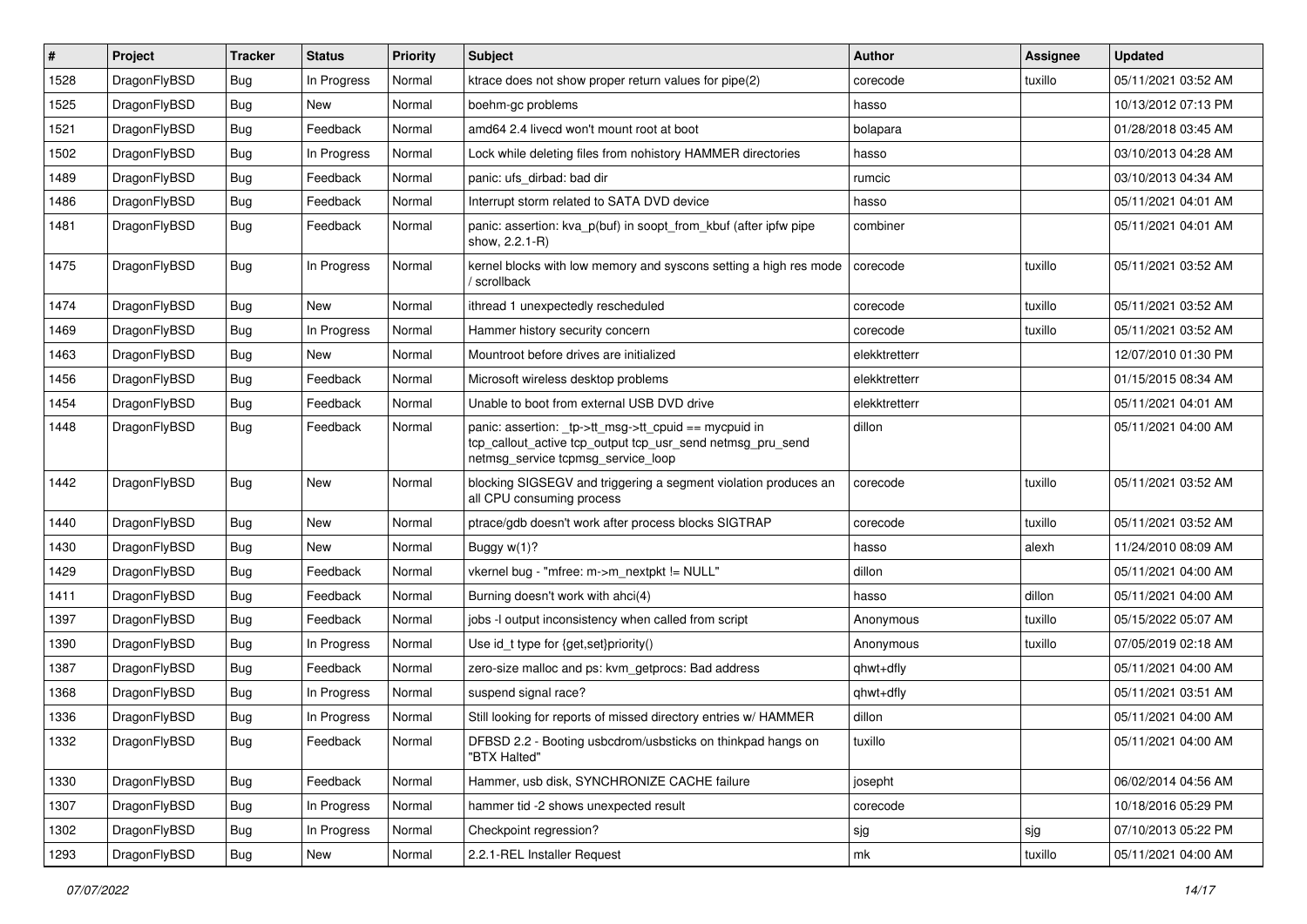| $\sharp$ | Project      | <b>Tracker</b> | <b>Status</b> | <b>Priority</b> | <b>Subject</b>                                                   | <b>Author</b>   | <b>Assignee</b> | <b>Updated</b>      |
|----------|--------------|----------------|---------------|-----------------|------------------------------------------------------------------|-----------------|-----------------|---------------------|
| 1287     | DragonFlyBSD | Bug            | Feedback      | Normal          | altq configuration doesn't work                                  | corecode        | tuxillo         | 05/11/2021 03:51 AM |
| 1282     | DragonFlyBSD | Bug            | Feedback      | Normal          | panic (trap 12) when booting SMP kernel on Atom 330 (dual core)  | tomaz.borstnar  |                 | 05/11/2021 04:00 AM |
| 1250     | DragonFlyBSD | Bug            | Feedback      | Normal          | Panic upon plugging an USB flash drive into the machine          | rumcic          |                 | 03/10/2013 05:17 AM |
| 1249     | DragonFlyBSD | <b>Bug</b>     | Feedback      | Normal          | panic: ffs_vfree: freeing free inode                             | rumcic          |                 | 03/10/2013 05:13 AM |
| 1246     | DragonFlyBSD | Bug            | <b>New</b>    | Normal          | bad resolution (monitor desync) with livedvd                     | Przem0l         |                 | 02/18/2014 06:29 AM |
| 1218     | DragonFlyBSD | <b>Bug</b>     | In Progress   | Normal          | panic: assertion: $error == 0$ in hammer start transaction       | rumcic          |                 | 05/11/2021 04:00 AM |
| 1194     | DragonFlyBSD | Bug            | New           | Normal          | SCSI errors while trying to copy photos from my camera           | elekktretterr   |                 | 01/14/2015 04:39 PM |
| 1193     | DragonFlyBSD | Bug            | New           | Normal          | kernel doesn't recognize cdrom drive                             | nonsolosoft     |                 | 01/25/2014 09:11 PM |
| 1181     | DragonFlyBSD | <b>Bug</b>     | In Progress   | Normal          | ACX111 panic                                                     | elekktretterr   |                 | 05/11/2021 04:00 AM |
| 1144     | DragonFlyBSD | Bug            | Feedback      | Normal          | Incorrect clock under KVM                                        | msylvan         |                 | 03/09/2013 01:17 PM |
| 1101     | DragonFlyBSD | <b>Bug</b>     | Feedback      | Normal          | ohci related panic                                               | polachok        |                 | 05/11/2021 04:00 AM |
| 1030     | DragonFlyBSD | <b>Bug</b>     | In Progress   | Normal          | msdosfs umount panic                                             | corecode        | tuxillo         | 05/11/2021 03:51 AM |
| 998      | DragonFlyBSD | <b>Bug</b>     | In Progress   | Normal          | Unconfiguring a vn while it is mounted                           | rumcic          | tuxillo         | 05/11/2021 04:00 AM |
| 989      | DragonFlyBSD | <b>Bug</b>     | New           | Normal          | installer/fdisk trouble with wrapped values                      | Discodestroyer  |                 | 02/18/2014 06:27 AM |
| 979      | DragonFlyBSD | Bug            | Feedback      | Normal          | Failure-prone USB mass storage (SB600? msdosfs? CAM?)            | floid           |                 | 01/15/2015 08:38 AM |
| 911      | DragonFlyBSD | <b>Bug</b>     | Feedback      | Normal          | kldload/kernel linker can exceed malloc reserve and panic system | corecode        | tuxillo         | 05/11/2021 03:51 AM |
| 901      | DragonFlyBSD | <b>Bug</b>     | Feedback      | Normal          | route show needs to get data from all cpus                       | corecode        | tuxillo         | 05/11/2021 03:50 AM |
| 847      | DragonFlyBSD | Bug            | Feedback      | Normal          | processes getting stuck on mount point                           | corecode        | tuxillo         | 05/11/2021 03:50 AM |
| 846      | DragonFlyBSD | <b>Bug</b>     | Feedback      | Normal          | USB bugs:usb mouse can't used!                                   | frankning       |                 | 01/15/2015 08:36 AM |
| 806      | DragonFlyBSD | <b>Bug</b>     | Feedback      | Normal          | boot error on MacBook                                            | tralamazza      |                 | 06/04/2022 05:28 AM |
| 781      | DragonFlyBSD | <b>Bug</b>     | In Progress   | Normal          | fdisk uses wrong geometry on usb flash drives                    | corecode        | tuxillo         | 05/11/2021 03:50 AM |
| 742      | DragonFlyBSD | <b>Bug</b>     | In Progress   | Normal          | umount problems with multiple mounts                             | corecode        | tuxillo         | 06/25/2022 04:02 AM |
| 731      | DragonFlyBSD | Bug            | New           | Normal          | system freeze on "slice too large"                               | corecode        | tuxillo         | 06/25/2022 04:01 AM |
| 604      | DragonFlyBSD | <b>Bug</b>     | In Progress   | Normal          | 1.8.1-RELEASE - clock runs fast on mainboard ASUS P5A-B          | yeti            |                 | 05/11/2021 03:55 AM |
| 570      | DragonFlyBSD | <b>Bug</b>     | Feedback      | Normal          | 1.8.x: ACPI problems                                             | qhwt+dfly       |                 | 06/02/2014 03:45 AM |
| 341      | DragonFlyBSD | Bug            | New           | Normal          | Vinum erroneously repors devices as busy                         | corecode        | swildner        | 01/21/2012 04:50 AM |
| 331      | DragonFlyBSD | <b>Bug</b>     | In Progress   | Normal          | ftpsesame (aka Bridging S01E03)                                  | bastyaelvtars   |                 | 03/09/2013 12:28 PM |
| 243      | DragonFlyBSD | <b>Bug</b>     | Feedback      | Normal          | weird behavior in the shell                                      | swildner        |                 | 05/31/2022 02:51 PM |
| 168      | DragonFlyBSD | Bug            | In Progress   | Normal          | Livelocked limit engaged while trying to setup IPW wireless      | mschacht        | sepherosa       | 05/11/2021 04:05 AM |
| 3311     | DragonFlyBSD | <b>Bug</b>     | New           | Low             | TrueCrypt support may cause kernel crash                         | arcade@b1t.name |                 | 04/29/2022 06:19 AM |
| 3228     | DragonFlyBSD | <b>Bug</b>     | <b>New</b>    | Low             | pfi_kif_unref: state refcount <= 0 in dmesg                      | justin          |                 | 03/05/2021 06:39 AM |
| 3132     | DragonFlyBSD | <b>Bug</b>     | <b>New</b>    | Low             | unifdef mined                                                    | bcallah         |                 | 04/26/2018 08:34 PM |
| 3107     | DragonFlyBSD | <b>Bug</b>     | New           | Low             | ACPI interrupt storm when loading i915 on Lenovo T460            | oyvinht         |                 | 07/15/2020 07:01 AM |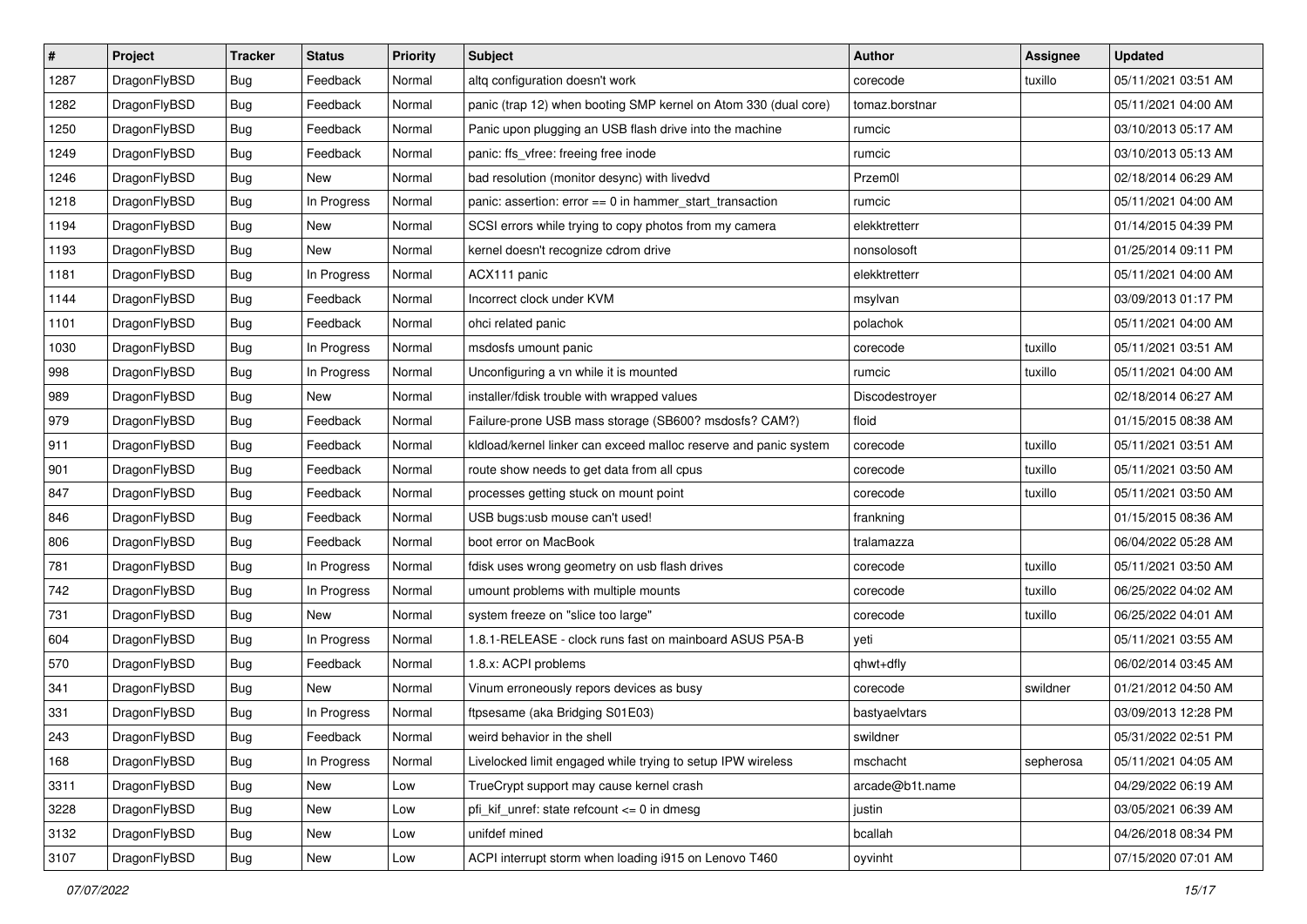| $\vert$ # | Project      | <b>Tracker</b> | <b>Status</b> | <b>Priority</b> | <b>Subject</b>                                                                                                | <b>Author</b>    | Assignee | <b>Updated</b>      |
|-----------|--------------|----------------|---------------|-----------------|---------------------------------------------------------------------------------------------------------------|------------------|----------|---------------------|
| 3101      | DragonFlyBSD | <b>Bug</b>     | <b>New</b>    | Low             | PFI CGI install not working in dragonflybsd 5.0.1 USB install                                                 | bnegre82         |          | 05/11/2021 04:14 AM |
| 3024      | DragonFlyBSD | Bug            | <b>New</b>    | Low             | sys/dev/netif/wi/if_wi.c:1090]: (style) Redundant condition                                                   | dcb              |          | 04/11/2017 11:56 AM |
| 2931      | DragonFlyBSD | Bug            | <b>New</b>    | Low             | gdb' of 'vkernel' unable to print backtrace                                                                   | tofergus         |          | 07/26/2016 01:51 PM |
| 2887      | DragonFlyBSD | <b>Bug</b>     | <b>New</b>    | Low             | Missing extattr_namespace_to_string and<br>extattr_string_to_namespace functions                              | rubenk           |          | 02/06/2016 05:09 AM |
| 2882      | DragonFlyBSD | <b>Bug</b>     | <b>New</b>    | Low             | bridge sends packets from individual interfaces                                                               | arcade@b1t.name  |          | 01/09/2016 12:43 PM |
| 2878      | DragonFlyBSD | Bug            | <b>New</b>    | Low             | [fix] CCVER problem when using clang and cpu extensions<br>(intrinsics)                                       | arcade@b1t.name  |          | 06/24/2016 04:25 AM |
| 2877      | DragonFlyBSD | <b>Bug</b>     | <b>New</b>    | Low             | sed fails when working with UTF-8 locale and non-UTF symbols                                                  | arcade@b1t.name  |          | 12/30/2015 11:20 AM |
| 2859      | DragonFlyBSD | Bug            | <b>New</b>    | Low             | Installer configuration menu always highlights "Select timezone", no<br>matter which step was last completed. | cgag             |          | 12/02/2015 01:54 PM |
| 2858      | DragonFlyBSD | <b>Bug</b>     | <b>New</b>    | Low             | Installer "Local or UTC" question should have "No" selected by<br>default.                                    | cgag             |          | 12/02/2015 01:18 PM |
| 2797      | DragonFlyBSD | <b>Bug</b>     | In Progress   | Low             | vkernels with & without machdep.pmap_mmu_optimize                                                             | yellowrabbit2010 |          | 11/27/2021 08:06 AM |
| 2680      | DragonFlyBSD | Bug            | <b>New</b>    | Low             | boot0cfg update makes box unbootable                                                                          | herrgard         |          | 06/10/2014 06:02 AM |
| 2675      | DragonFlyBSD | Bug            | New           | Low             | Ultimate N WiFi Link 5300 get iwn intr: fatal firmware error on 5GHz                                          | revuwa           |          | 05/11/2021 04:07 AM |
| 2636      | DragonFlyBSD | <b>Bug</b>     | Feedback      | Low             | Add -x flag to iostat (a la solaris)                                                                          | tuxillo          |          | 05/11/2021 04:07 AM |
| 2631      | DragonFlyBSD | Bug            | In Progress   | Low             | Verify library versioning current with full package build and switch it<br>on (after publishing packages)     | tuxillo          |          | 05/11/2021 04:06 AM |
| 2552      | DragonFlyBSD | <b>Bug</b>     | New           | Low             | hammer recovery should indicate progress                                                                      | phma             |          | 05/03/2013 12:13 AM |
| 2529      | DragonFlyBSD | <b>Bug</b>     | <b>New</b>    | Low             | Sundance network adapter is not detected and attached                                                         | kworr            |          | 03/25/2013 02:29 AM |
| 2403      | DragonFlyBSD | Bug            | <b>New</b>    | Low             | newfs -E doesn't handle /dev/serno device names properly                                                      | ftigeot          |          | 08/17/2012 05:07 AM |
| 2252      | DragonFlyBSD | <b>Bug</b>     | <b>New</b>    | Low             | snd hda not useable if loaded via /boot/loader.conf                                                           | xbit             | swildner | 12/14/2011 12:23 AM |
| 2095      | DragonFlyBSD | <b>Bug</b>     | <b>New</b>    | Low             | Running installer post-install: Unsupported DFUI transport "                                                  | greenrd          |          | 06/26/2011 09:20 AM |
| 2020      | DragonFlyBSD | <b>Bug</b>     | <b>New</b>    | Low             | Port brcm80211 driver from Linux to DragonFly BSD                                                             | studer           |          | 03/05/2011 10:54 PM |
| 1982      | DragonFlyBSD | <b>Bug</b>     | <b>New</b>    | Low             | There is no linuxulator on x86-64                                                                             | herrgard         |          | 05/31/2022 02:25 PM |
| 1947      | DragonFlyBSD | Bug            | New           | Low             | GA-880GM-UD2H (rev. 1.3) AHCI fails to detect disks at the end of<br>the RAID controller                      | eocallaghan      |          | 11/27/2021 08:46 AM |
| 1882      | DragonFlyBSD | Bug            | <b>New</b>    | Low             | Idea for handling new USB vendor/device codes                                                                 | bmk              |          | 10/20/2010 12:15 PM |
| 1819      | DragonFlyBSD | <b>Bug</b>     | In Progress   | Low             | truss - Major revamping task list                                                                             | tuxillo          | tuxillo  | 11/27/2021 08:45 AM |
| 1714      | DragonFlyBSD | Bug            | <b>New</b>    | Low             | hwpmc                                                                                                         | alexh            | swildner | 08/18/2012 02:03 PM |
| 1538      | DragonFlyBSD | <b>Bug</b>     | <b>New</b>    | Low             | mountroot should probe file systems                                                                           | corecode         | alexh    | 11/24/2010 06:35 PM |
| 1532      | DragonFlyBSD | Bug            | New           | Low             | jemalloc doesn't work on DragonFly                                                                            | hasso            | sjg      | 08/02/2011 01:14 AM |
| 1428      | DragonFlyBSD | <b>Bug</b>     | Feedback      | Low             | POSIX.1e implementation is too old                                                                            | hasso            | tuxillo  | 05/11/2021 04:00 AM |